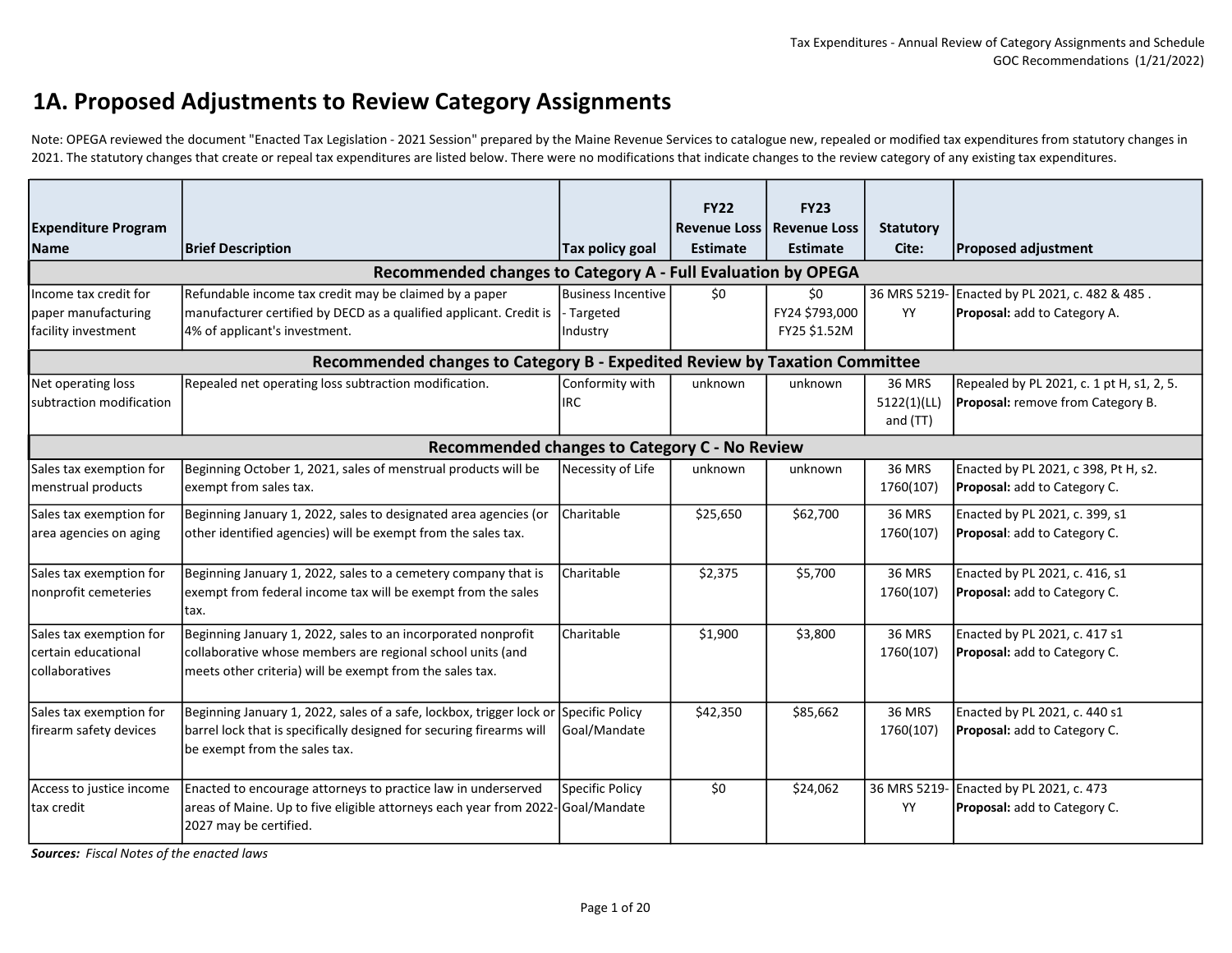|                |                                           |                                                                     | <b>FY22</b>         | <b>FY23</b>         |                  |               |
|----------------|-------------------------------------------|---------------------------------------------------------------------|---------------------|---------------------|------------------|---------------|
| Proposed       |                                           |                                                                     | <b>Revenue Loss</b> | <b>Revenue Loss</b> |                  |               |
| Order          | <b>Expenditure Program Name</b>           | <b>Brief Description</b>                                            | <b>Estimate</b>     | <b>Estimate</b>     | <b>Enactment</b> | <b>Sunset</b> |
| $\mathbf{1}$   | <b>Deduction for Contributions to</b>     | Deduction for contributions to a capital construction fund for      | \$520,000           | \$520,000           | 1996             | no sunset     |
|                | <b>Capital Construction Funds for</b>     | maintenance or replacement of fishing vessels.                      |                     |                     |                  |               |
|                | <b>Maintenance or Replacement of</b>      |                                                                     |                     |                     |                  |               |
|                | <b>Fishing Vessels</b>                    |                                                                     |                     |                     |                  |               |
| 2 <sup>1</sup> | <b>Tax Benefits for Media Production</b>  | Tax credit (5% of nonwage production expenses, if >\$75,000) and    | \$150,000           | \$150,000           | 2006             | no sunset     |
|                | <b>Companies</b>                          | reimbursement (12% of production wages) for certified               |                     |                     |                  |               |
|                |                                           | productions of visual media production companies.                   |                     |                     |                  |               |
| 3              | <b>Shipbuilding Facility Credit</b>       | Nonrefundable income tax credit for 15 years (from tax years        | \$2,850,000         | \$2,850,000         | 2018             | 2034          |
|                |                                           | beginning on or after January 1, 2020) for major investments in a   |                     |                     |                  |               |
|                |                                           | shipbuilding facility when criteria are met. Requires the credit to |                     |                     |                  |               |
|                |                                           | be reviewed by 2024 by OPEGA.                                       |                     |                     |                  |               |
| 4              | <b>Major Business Headquarters</b>        | Refundable credit of 2% of taxpayer's investment for a major        | \$0                 | \$760,000           | 2017             | ÷             |
|                | <b>Expansion</b>                          | business that expands or locates its headquarters in Maine and      |                     |                     |                  |               |
|                |                                           | hires the required number of new employees.                         |                     |                     |                  |               |
| 5              | <b>Major Food Processing &amp;</b>        | Refundable income tax credit for construction or expansion of a     | \$0                 | \$1,111,500         | 2019             | 2024          |
|                | <b>Manufacturing Facilities Expansion</b> | qualifying food processing and manufacturing facility in Maine.     |                     |                     |                  |               |
|                | <b>Credit</b>                             | Credit amount is equal to 1.8% of the taxpayer's qualified          |                     |                     |                  |               |
|                |                                           | investment.                                                         |                     |                     |                  |               |
| 6              | Income tax credit for paper               | Refundable income tax credit may be claimed by a paper              | \$0                 | \$0                 | 2021             | $***$         |
|                | manufacturing facility investment         | manufacturer certified by DECD as a qualified applicant. Credit is  |                     | FY24 \$793,000      |                  |               |
|                | (NEW)                                     | 4% of applicant's investment.                                       |                     | FY25 \$1.52M        |                  |               |

#### 1B. Proposed Schedule - Remaining Business Incentives for Full Evaluation

\*To qualify, investment must be made by 12/31/22; credits may be claimed for 20 years

\*\*To qualify, investment must be made by 12/31/23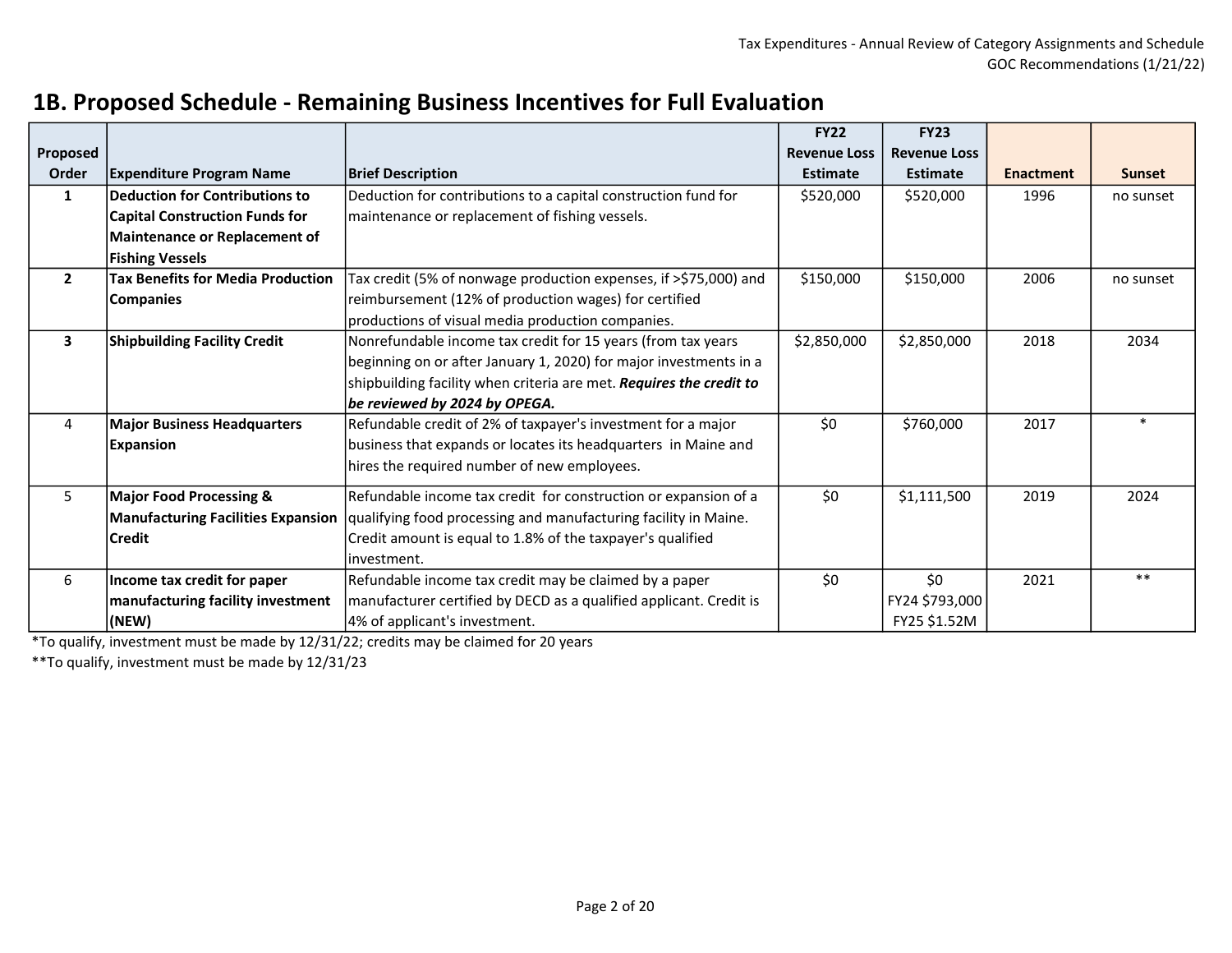|                |                     |                                    |                                                                        |             |                    | <b>FY22</b>         | <b>FY23</b>         |                          |      |               |
|----------------|---------------------|------------------------------------|------------------------------------------------------------------------|-------------|--------------------|---------------------|---------------------|--------------------------|------|---------------|
|                |                     |                                    |                                                                        | Tax         | <b>Expenditure</b> | <b>Revenue Loss</b> | <b>Revenue Loss</b> |                          |      |               |
| ID#            | <b>Policy Group</b> | <b>Expenditure Program Name</b>    | <b>Brief Description</b>                                               | <b>Type</b> | <b>Type</b>        | <b>Estimate</b>     | <b>Estimate</b>     | Statutory Cite Enactment |      | <b>Sunset</b> |
|                |                     |                                    |                                                                        |             |                    |                     |                     |                          |      |               |
|                |                     |                                    | <b>IN PROGRESS</b>                                                     |             |                    |                     |                     |                          |      |               |
| $\overline{3}$ | <b>Business</b>     | <b>Research Expense Tax Credit</b> | Tax credit for qualified research expenses associated with certain     | Income      | Credit             | \$1,650,000         | \$2,180,000         | 36 MRS §5219-            | 1995 | no sunset     |
|                | Incentive-          | (Progress: In fieldwork)           | technological and experimental research, with limitations. 15 year     |             |                    |                     |                     | K                        |      |               |
|                | Research            |                                    | carry forward.                                                         |             |                    |                     |                     |                          |      |               |
|                | Investment          |                                    |                                                                        |             |                    |                     |                     |                          |      |               |
|                | <b>FUTURE</b>       |                                    |                                                                        |             |                    |                     |                     |                          |      |               |
| 14             | <b>Business</b>     | Deduction for Contributions to     | Deduction for contributions to a capital construction fund for         | Income      | Deduction          | \$520,000           | \$520,000           | 36 MRS                   | 1996 | no sunset     |
|                | Incentive           | Capital Construction Funds for     | maintenance or replacement of fishing vessels.                         |             |                    |                     |                     | §5122.2.1                |      |               |
|                | Targeted            | Maintenance or Replacement of      |                                                                        |             |                    |                     |                     |                          |      |               |
|                | Industry            | <b>Fishing Vessels</b>             |                                                                        |             |                    |                     |                     |                          |      |               |
| 5              | <b>Business</b>     | Tax Benefits for Media Production  | Tax credit (5% of nonwage production expenses, if >\$75,000) and       | Income      | Credit             | \$150,000           | \$150,000           | 36 MRS §5219-            | 2006 | no sunset     |
|                | Incentive           | Companies                          | reimbursement (12% of production wages) for certified                  |             |                    |                     |                     | Y, 6902                  |      |               |
|                | Targeted            |                                    | productions of visual media production companies.                      |             |                    |                     |                     |                          |      |               |
|                | Industry            |                                    |                                                                        |             |                    |                     |                     |                          |      |               |
| 171            | <b>Business</b>     | Shipbuilding Facility Credit       | Nonrefundable income tax credit for 15 years (from tax years           | Income      | Deduction          | \$2,850,000         | \$2,850,000         | 36 MRS §5219-            | 2018 | 2034          |
|                | Incentive           |                                    | beginning on or after January 1, 2020) for major investments in a      |             |                    |                     |                     | RR (previously           |      |               |
|                | Targeted            |                                    | shipbuilding facility when criteria are met. Requires the credit to be |             |                    |                     |                     | 36 MRS §919)             |      |               |
|                | Industry            |                                    | reviewed by 2024 by OPEGA.                                             |             |                    |                     |                     |                          |      |               |
| $7*$           | <b>Business</b>     | <b>Major Business Headquarters</b> | Refundable credit of 2% of taxpayer's investment for a major           | Income      | Credit             | \$0                 | \$760,000           | §5219-QQ                 | 2017 | To qualify,   |
|                | Incentive           | Expansion                          | business that expands or locates its headquarters in Maine and         |             |                    |                     |                     |                          |      | investment    |
|                |                     |                                    | hires the required number of new employees.                            |             |                    |                     |                     |                          |      | must be       |
|                |                     |                                    |                                                                        |             |                    |                     |                     |                          |      | made by       |
|                |                     |                                    |                                                                        |             |                    |                     |                     |                          |      | 12/31/22;     |
|                |                     |                                    |                                                                        |             |                    |                     |                     |                          |      | credits may   |
|                |                     |                                    |                                                                        |             |                    |                     |                     |                          |      | be claimed    |
|                |                     |                                    |                                                                        |             |                    |                     |                     |                          |      | for 20 years  |
| 185            | <b>Business</b>     | Major Food Processing &            | Refundable income tax credit for construction or expansion of a        | Income      | Credit             | \$0                 | \$1,111,500         | 36 MRS §5219-            | 2019 | 2024          |
|                | Incentive           | Manufacturing Facilities Expansion | qualifying food processing and manufacturing facility in Maine.        |             |                    |                     |                     | VV                       |      |               |
|                | Targeted            | Credit                             | Credit amount is equal to 1.8% of the taxpayer's qualified             |             |                    |                     |                     |                          |      |               |
|                | Industry            |                                    | investment.                                                            |             |                    |                     |                     |                          |      |               |
| 193            | <b>Business</b>     | Income tax credit for paper        | Refundable income tax credit may be claimed by a paper                 | Income      | Credit             | \$0                 | \$0                 | 36 MRS 5219-             | 2021 | To qualify,   |
|                | Incentive           | manufacturing facility investment  | manufacturer certified by DECD as a qualified applicant. Credit is     |             |                    |                     | FY24 \$793,000      | YY                       |      | investment    |
|                | Targeted            | (NEW)                              | 4% of applicant's investment.                                          |             |                    |                     | FY25 \$1.52M        |                          |      | must be       |
|                | Industry            |                                    |                                                                        |             |                    |                     |                     |                          |      | made by       |
|                |                     |                                    |                                                                        |             |                    |                     |                     |                          |      | 12/31/23      |
| 16             | <b>Non-Business</b> | Credit for Educational Opportunity | Tax credit for certain educational loan payments made by               | Income      | Credit             | \$41,500,000        | \$47,900,000        | 36 MRS §5217-            | 2007 | no sunset     |
|                | <b>Incentives</b>   |                                    | participants in the Job Creation Through Educational Opportunity       |             |                    |                     |                     | D                        |      |               |
|                | (Various)           |                                    | Program and their employers; participants must be residents who        |             |                    |                     |                     |                          |      |               |
|                |                     |                                    | remain in Maine after obtaining a degree here.                         |             |                    |                     |                     |                          |      |               |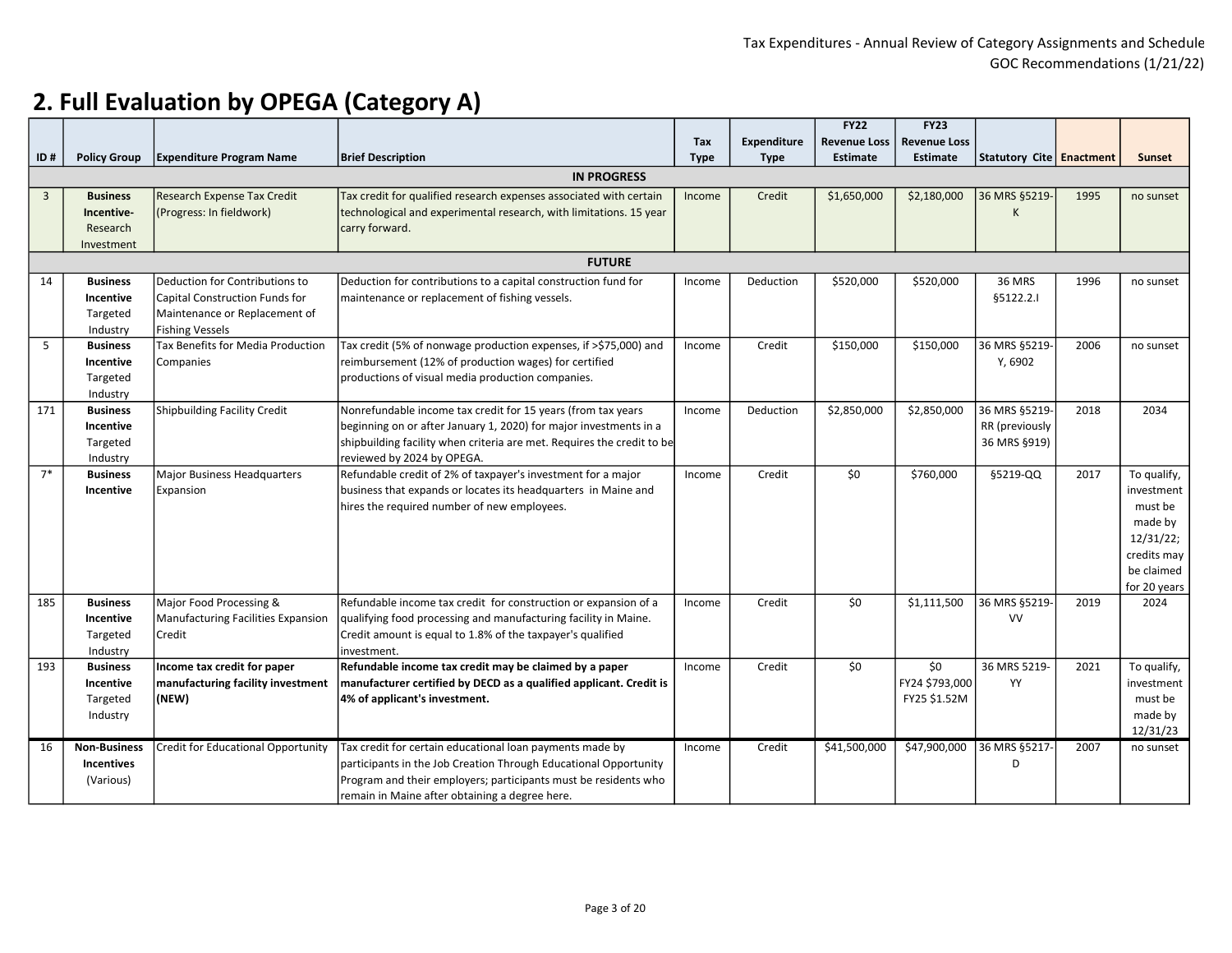|     |                                          |                                           |                                                                                                                                                                   |             |                    | <b>FY22</b>         | <b>FY23</b>         |                            |      |               |
|-----|------------------------------------------|-------------------------------------------|-------------------------------------------------------------------------------------------------------------------------------------------------------------------|-------------|--------------------|---------------------|---------------------|----------------------------|------|---------------|
|     |                                          |                                           |                                                                                                                                                                   | Tax         | <b>Expenditure</b> | <b>Revenue Loss</b> | <b>Revenue Loss</b> |                            |      |               |
| ID# | <b>Policy Group</b>                      | <b>Expenditure Program Name</b>           | <b>Brief Description</b>                                                                                                                                          | <b>Type</b> | <b>Type</b>        | <b>Estimate</b>     | <b>Estimate</b>     | Statutory Cite   Enactment |      | <b>Sunset</b> |
| 172 | <b>Non-Business</b>                      | Employer credit for family and            | Tax credit (for tax years beginning in 2018 and 2019) under the                                                                                                   | Income      | Credit             | \$40,000            | \$0                 |                            | 2018 | 2025 (due to  |
|     | <b>Incentives</b>                        | medical leave                             | income tax and insurance premium tax equal to the federal credit                                                                                                  |             |                    |                     |                     |                            |      | federal       |
|     | (Various)                                |                                           | for employer-paid family and medical leave. The credit is                                                                                                         |             |                    |                     |                     |                            |      | credit        |
|     |                                          |                                           | nonrefundable.                                                                                                                                                    |             |                    |                     |                     |                            |      | sunset)       |
| 19  | <b>Non-Business</b><br><b>Incentives</b> | Deduction for Interest and                | Individual income tax deduction for interest or dividends on<br>Dividends on Maine State and Local Securities issued by the State and its political subdivisions. | Income      | Deduction          | \$45,000            | \$40,000            | <b>36 MRS</b><br>§5122.2.N | 2001 | none          |
|     | (Various)                                | Securities - Individual Income Tax        |                                                                                                                                                                   |             |                    |                     |                     |                            |      |               |
| 20  | <b>Non-Business</b>                      | Deduction for Interest and                | Corporate income tax deduction for interest or dividends on                                                                                                       | Income      | Deduction          | \$20,000 -          | $$20,000 -$         | 36 MRS §5200-              | 2000 | none          |
|     | <b>Incentives</b>                        | Dividends on U.S., Maine State and        | securities issued by the State and its political subdivisions.                                                                                                    |             |                    | \$100,000           | \$100,000           | A.2.A & §5200-             |      |               |
|     | (Various)                                | Local Securities- Corporate Income<br>Tax |                                                                                                                                                                   |             |                    |                     |                     | A.2.K                      |      |               |
| 18  | <b>Non-Business</b>                      | <b>Earned Income Credit</b>               | Tax credit equal a percentage of the federal earned income tax                                                                                                    | Income      | Credit             | \$16,630,000        | \$16,630,000        | 36 MRS §5219-              | 2000 | none          |
|     | <b>Incentives</b>                        |                                           | credit (EITC) received that year; EITC is a credit for individuals who                                                                                            |             |                    |                     |                     | S                          |      |               |
|     | (Various)                                |                                           | have earned income under a certain limit.                                                                                                                         |             |                    |                     |                     |                            |      |               |
|     |                                          |                                           | Note: The estimate is net of the transfer of TANF funds that                                                                                                      |             |                    |                     |                     |                            |      |               |
|     |                                          |                                           | partially offsets the General Fund loss. Without this transfer, the                                                                                               |             |                    |                     |                     |                            |      |               |
|     |                                          |                                           | General Fund revenue loss would be approximately \$24.7 million in                                                                                                |             |                    |                     |                     |                            |      |               |
|     |                                          |                                           | FY22 and FY23.                                                                                                                                                    |             |                    |                     |                     |                            |      |               |
| 37  | <b>Tax Relief-</b>                       | <b>Additional Standard Deduction for</b>  | Additional \$1,550 standard deduction if single, or \$1,250 if married                                                                                            | Income      | Deduction          | \$10,400,000        | \$10,900,000        | 36 MRS §5124-              | N/A  | N/A           |
|     | Individuals                              | the Blind and Elderly                     | available to taxpayers who are blind beginning in tax year 2016.                                                                                                  |             |                    |                     |                     | C                          |      |               |
|     |                                          |                                           |                                                                                                                                                                   |             |                    |                     |                     |                            |      |               |
| 29  | <b>Tax Relief</b>                        | Income Tax Credit for Child &             | Tax credit for child and dependent care expenses in the amount of                                                                                                 | Income      | Credit             | \$4,150,000         | \$4,150,000         | 36 MRS §5218               | 2001 | no sunset     |
|     | Individuals                              | Dependent Care Expense                    | 25% of the federal tax credit; the credit doubles for expenses                                                                                                    |             |                    |                     |                     |                            |      |               |
|     |                                          |                                           | incurred for quality child care services. Max of \$500.                                                                                                           |             |                    |                     |                     |                            |      |               |
| 30  | <b>Tax Relief</b>                        |                                           | Deduction for Pension Income & IRA Deduction for pension benefits received under employee                                                                         | Income      | Deduction          | \$31,200,000        | \$31,600,000        | <b>36 MRS</b>              | N/A  | N/A           |
|     | Individuals                              | <b>Distributions</b>                      | retirement plans and taxable distributions from individual                                                                                                        |             |                    |                     |                     | §5122.2.M                  |      |               |
|     |                                          |                                           | retirement accounts, up to \$10,000.                                                                                                                              |             |                    |                     |                     |                            |      |               |
| 31  | <b>Tax Relief</b>                        | Deduction for Social Security             | Deduction for social security benefits and railroad retirement                                                                                                    | Income      | Deduction          | \$110,200,000       | \$119,600,000       | <b>36 MRS</b>              | N/A  | N/A           |
|     | Individuals                              | Benefits Taxable at Federal Level         | benefits.                                                                                                                                                         |             |                    |                     |                     | §5122.2.C                  |      |               |
| 32  | <b>Tax Relief</b>                        | <b>Property Tax Fairness Credit</b>       | Property tax credit for Maine residents based on a formula, not to                                                                                                | Property    | Credit             | \$35,350,000        | \$35,350,000        | 36 MRS §5219-              | 2014 | no sunset     |
|     | <b>Individuals</b>                       |                                           | exceed \$600 for those under 65 years of age, or \$900 for those                                                                                                  |             |                    |                     |                     | КK                         |      |               |
|     |                                          |                                           | over 65, with income limitations.                                                                                                                                 |             |                    |                     |                     |                            |      |               |
| 27  | <b>Tax Relief</b>                        | Sales Tax Fairness Credit                 | Tax credit to provide sales tax relief to low and middle income                                                                                                   | Income      | Credit             | \$23,800,000        | \$23,500,000        | 36 MRS §5213-              | 2015 | no sunset     |
|     | Individuals                              |                                           | families.                                                                                                                                                         |             |                    |                     |                     | A & §5403.5                |      |               |
| 33  | <b>Tax Relief</b>                        | <b>Railroad Track Materials</b>           | Tax exemption on sales of railroad track materials for installation                                                                                               | Sales &     | Exemption          | \$670,000           | \$680,000           | <b>36 MRS</b>              | 1986 | no sunset     |
|     | Targeted                                 |                                           | on railroad lines within the State.                                                                                                                               | Use         |                    |                     |                     | §1760.52                   |      |               |
|     | Industry                                 |                                           |                                                                                                                                                                   |             |                    |                     |                     |                            |      |               |
| 34  | <b>Tax Relief</b>                        |                                           | Refund of Sales Tax on Purchases of Refund of sales tax paid on purchases of parts and supplies for use                                                           | Sales &     | Refund             | \$50,000 -          | \$50,000 -          | 36 MRS §2020               | 2011 | no sunset     |
|     | Targeted                                 |                                           | Parts and Supplies for Windjammers for operation, repair or maintenance of a windjammer providing                                                                 | Use         |                    | \$249,999           | \$249,999           |                            |      |               |
|     | Industry                                 |                                           | commercial cruises.                                                                                                                                               |             |                    |                     |                     |                            |      |               |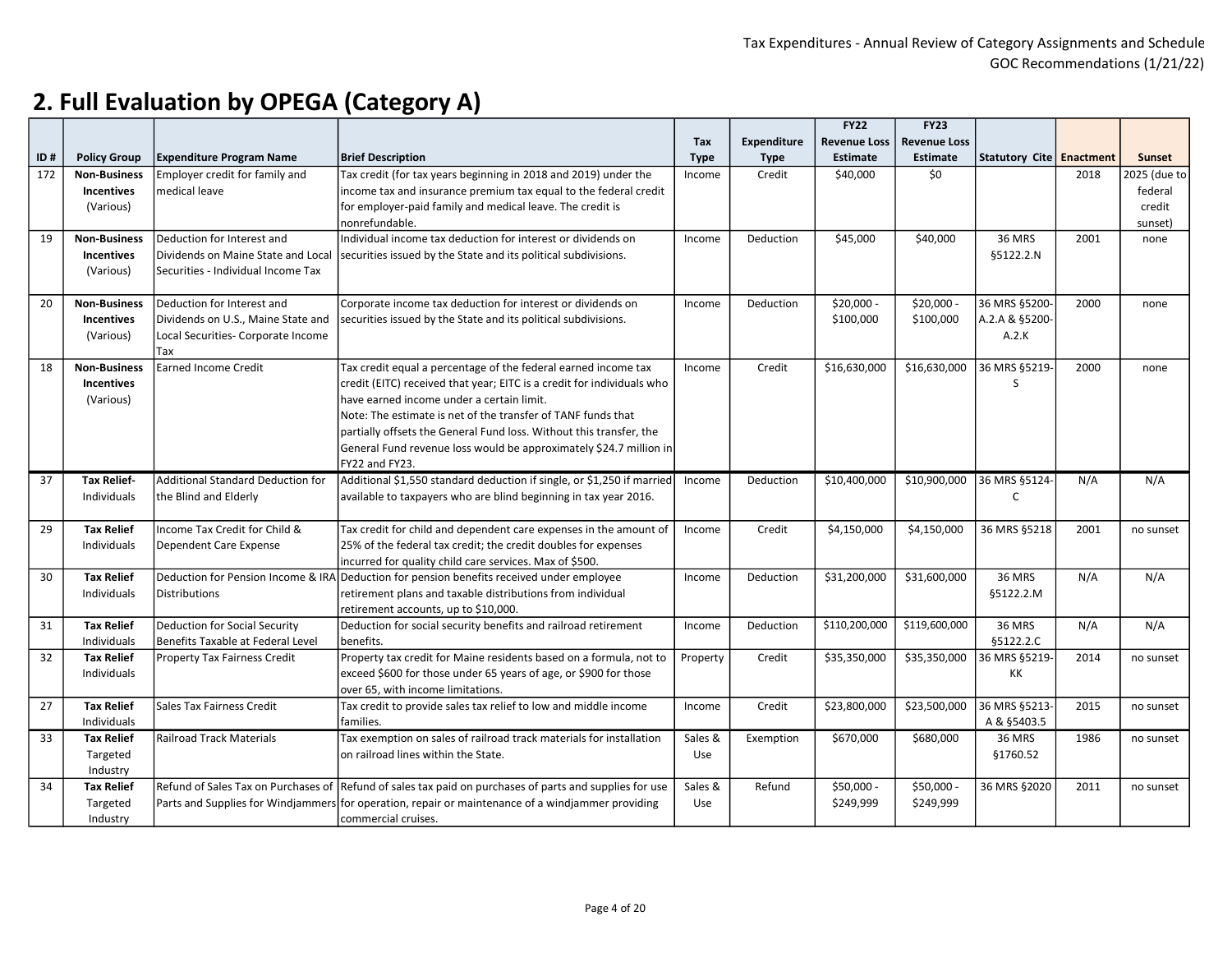|     |                        |                                   |                                                                                                       |             |                    | <b>FY22</b>         | <b>FY23</b>         |                          |      |           |
|-----|------------------------|-----------------------------------|-------------------------------------------------------------------------------------------------------|-------------|--------------------|---------------------|---------------------|--------------------------|------|-----------|
|     |                        |                                   |                                                                                                       | Tax         | <b>Expenditure</b> | <b>Revenue Loss</b> | <b>Revenue Loss</b> |                          |      |           |
| ID# | <b>Policy Group</b>    | <b>Expenditure Program Name</b>   | <b>Brief Description</b>                                                                              | <b>Type</b> | <b>Type</b>        | <b>Estimate</b>     | <b>Estimate</b>     | Statutory Cite Enactment |      | Sunset    |
| 36  | <b>Tax Relief</b>      | <b>Certain Telecommunications</b> | Tax exemption on sales of interstate and international                                                | Service     | Exemption          | $$1,000,000$ -      | $$1,000,000 -$      | 36 MRS                   | 2015 | no sunset |
|     | Targeted               | <b>Services</b>                   | Itelecommunications services.                                                                         | Provider    |                    | \$2,999,999         | \$2,999,999         | §2557.33 &               |      |           |
|     | Industry               |                                   |                                                                                                       |             |                    |                     |                     | 2557.34                  |      |           |
| 189 | <b>Specific Policy</b> | Credit for Affordable Housing     | Taxpayer receiving a tax credit certificate from MSHA for an                                          | Income      | Credit             | \$8,645,000         | \$9,500,000         | 36 MRS §5219-            | 2020 | 2028      |
|     | Goal/Mandate           |                                   | affordable housing project located in Maine, may claim a                                              |             |                    |                     |                     | <b>WW</b>                |      |           |
|     |                        |                                   | refundable tax credit for that taxable year. Credit is equal to either                                |             |                    |                     |                     |                          |      |           |
|     |                        |                                   | $(1)$ the total federal low-income housing tax credit claimed under                                   |             |                    |                     |                     |                          |      |           |
|     |                        |                                   | IRC section 42 using entire federal credit period for all buildings in                                |             |                    |                     |                     |                          |      |           |
|     |                        |                                   | a qualified Maine project, or (2) an amount equal to the lesser of                                    |             |                    |                     |                     |                          |      |           |
|     |                        |                                   | \$500,000 or 50% of the qualified basis of an affordable housing                                      |             |                    |                     |                     |                          |      |           |
|     |                        |                                   | project that incurs at least \$100K includable in eligible basis in                                   |             |                    |                     |                     |                          |      |           |
|     |                        |                                   | construction or rehabilitation of an affordable housing project for                                   |             |                    |                     |                     |                          |      |           |
|     |                        |                                   | lwhich IRC section 42 is not claimed.                                                                 |             |                    |                     |                     |                          |      |           |
|     |                        |                                   |                                                                                                       |             |                    |                     |                     |                          |      |           |
| 154 | <b>Specific Policy</b> | Partial Cigarette Stamp Tax       | Allows licensed cigarette distributors to purchase cigarette stamps                                   | Other       | Exemption          | \$1,347,621         | \$1,320,665         | 36 MRS §4366-            | 2005 | no sunset |
|     | Goal/Mandate           |                                   | Exemption for Licensed Distributors   with a face value of \$2 at a discount of 1.15%. (General Fund) |             |                    |                     |                     | A.2                      |      |           |
|     |                        |                                   |                                                                                                       |             |                    |                     |                     |                          |      |           |
| 155 | <b>Specific Policy</b> | Air & Water Pollution Control     | Tax exemption on sales of certified air and water pollution control                                   | Sales &     | Exemption          | \$500,000 -         | \$500,000 -         | <b>36 MRS</b>            | 1969 | no sunset |
|     | Goal/Mandate           | <b>Facilities</b>                 | facilities and parts or accessories, construction materials, and                                      | Use         |                    | \$1,999,998         | \$1,999,998         | §1760.29 &               |      |           |
|     |                        |                                   | chemicals or supplies of these facilities.                                                            |             |                    |                     |                     | §1760.30                 |      |           |
| 165 | Administrative         | Sales Through Coin Operated       | Tax exemption on sales of certain products through vending                                            | Sales &     | Exemption          | \$1,000,000         | \$1,000,000         | 36 MRS                   | 1981 | no sunset |
|     | <b>Burden</b>          | <b>Vending Machines</b>           | machines by retailers who make the majority of their sales via                                        | Use         |                    |                     |                     | §1760.34                 |      |           |
|     |                        |                                   | vending machines.                                                                                     |             |                    |                     |                     |                          |      |           |

\*Limited scope review of the Major Business Headquarters Expansion following enactment of the program to assess the design of the program. Full evaluation of the program is still pending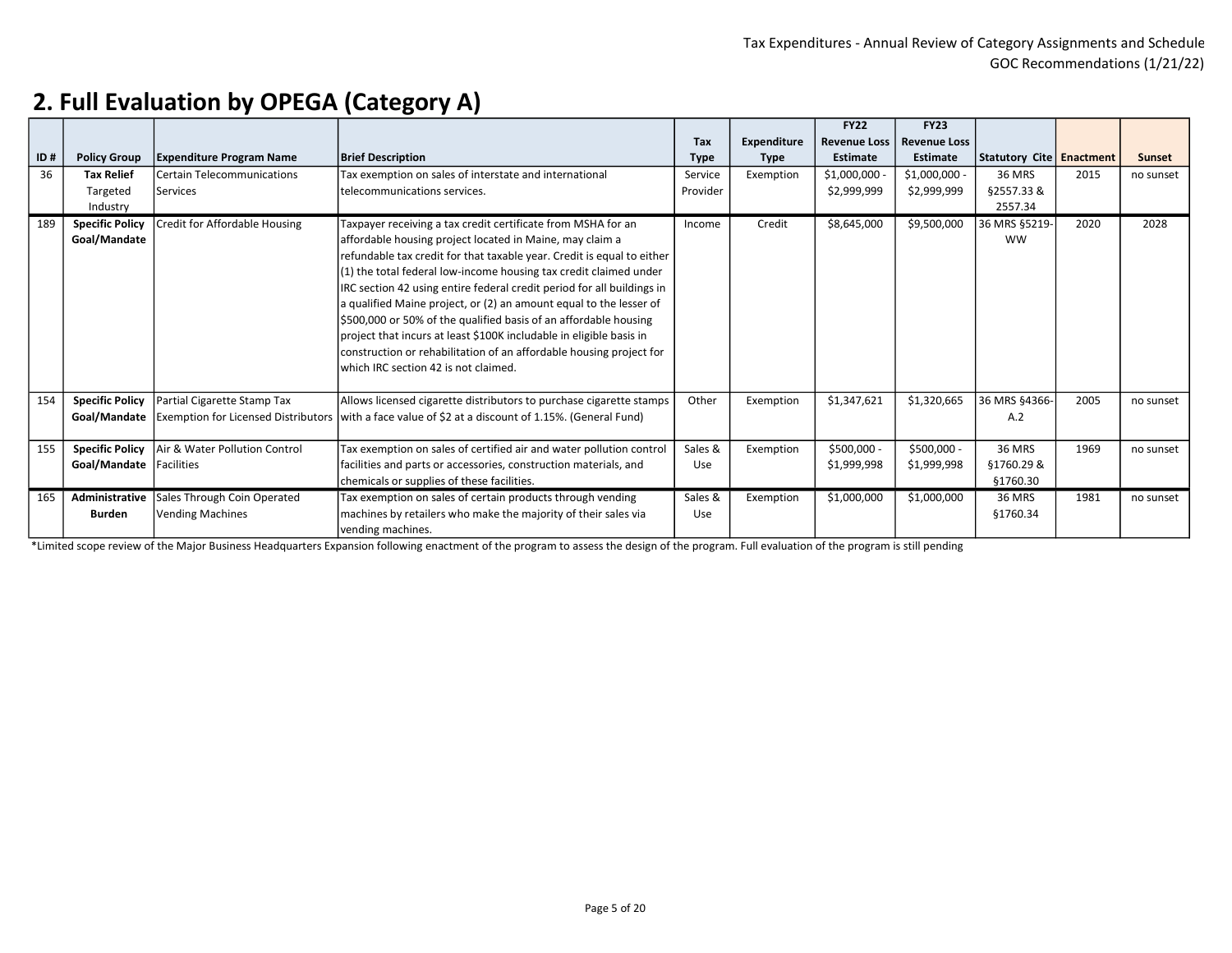|                |                     |                                   |                                                                         |             |               | <b>FY22</b>         | <b>FY23</b>         |                  |                    |
|----------------|---------------------|-----------------------------------|-------------------------------------------------------------------------|-------------|---------------|---------------------|---------------------|------------------|--------------------|
|                |                     |                                   |                                                                         | Tax         | Expenditure   | <b>Revenue Loss</b> | <b>Revenue Loss</b> | <b>Statutory</b> |                    |
| ID#            | <b>Policy Group</b> | <b>Expenditure Program Name</b>   | <b>Brief Description</b>                                                | <b>Type</b> | <b>Type</b>   | <b>Estimate</b>     | <b>Estimate</b>     | <b>Cite</b>      | <b>Report Year</b> |
|                |                     |                                   | <b>COMPLETED EVALUATIONS</b>                                            |             |               |                     |                     |                  |                    |
| 3              | <b>Business</b>     | New Markets Capital Investment    | Tax credits of up to 39% of a project's total cost for qualified equity | Income      | Credit        | \$4,306,000         | \$3,667,000         | §5219-HH         | 2017               |
|                | Incentive           | Credit                            | investments in low-income community businesses made via a               |             |               |                     |                     |                  |                    |
|                | Financial           |                                   | community development entity, with limitations.                         |             |               |                     |                     |                  |                    |
|                | Incentives          |                                   |                                                                         |             |               |                     |                     |                  |                    |
| $\overline{4}$ | <b>Business</b>     | Pine Tree Development Zones       | Reimbursement of sales & use taxes on certain tangible personal         | Sales &     | Credit,       | \$1,660,000         | \$1,700,000         | §2016            | 2017; 2020*        |
|                | Incentive           |                                   | property; exemption from sales taxes on tangible personal property      | Use,        | Exemption,    |                     |                     | §1760.87         |                    |
|                | Job Creation        |                                   | and electricity; and credits for qualified businesses that expand or    | Income      | Reimbursement |                     |                     | §5219-W          |                    |
|                |                     |                                   |                                                                         |             |               |                     |                     |                  |                    |
|                |                     |                                   | begin operations in the State (100% of Maine income tax liability is    |             |               |                     |                     |                  |                    |
|                |                     |                                   | waived for the first 5 years, and 50% for years 6 to 10).               |             |               |                     |                     |                  |                    |
|                |                     |                                   |                                                                         |             |               |                     |                     |                  |                    |
| 9              | <b>Business</b>     | <b>Employment Tax Increment</b>   | Reimbursement to certain businesses of income tax attributed to         | Income      | Reimbursement | \$10,400,000        | \$10,650,000        | Chapter          | 2019               |
|                | Incentive           | Financing                         | qualified employees (those receiving a designated level of wages,       |             |               |                     |                     | 917              |                    |
|                | <b>Job Creation</b> |                                   | health and retirement benefits), subject to limitations including       |             |               |                     |                     |                  |                    |
|                |                     |                                   | unemployment rates in the area.                                         |             |               |                     |                     |                  |                    |
|                |                     |                                   |                                                                         |             |               |                     |                     |                  |                    |
|                |                     |                                   |                                                                         |             |               |                     |                     |                  |                    |
| 11             | <b>Business</b>     | <b>Reimbursement For Business</b> | Reimbursement to municipalities of revenue losses, with                 | Property    | Reimbursement | \$57,050,000        | \$61,900,000        | Chapter          | 2020               |
|                | Incentive           | <b>Equipment Tax Exemption to</b> | limitations, due to the property tax exemption for qualified            |             |               |                     |                     | 105, subc.       |                    |
|                | Equip               | Municipalities (BETE)             | business equipment.                                                     |             |               |                     |                     | $4-C$            |                    |
|                | Investment          |                                   |                                                                         |             |               |                     |                     |                  |                    |
|                |                     |                                   |                                                                         |             |               |                     |                     |                  |                    |
| 12             | <b>Business</b>     | Reimbursement for Taxes Paid on   | Reimbursement of property tax paid on qualified business property,      | Property    | Reimbursement | \$20,200,000        | \$18,900,000        | Chapter          | 2020               |
|                | Incentive           | Certain Business Property (BETR)  | with limitations.                                                       |             |               |                     |                     | 915              |                    |
|                | Equip               |                                   |                                                                         |             |               |                     |                     |                  |                    |
|                | Investment          |                                   |                                                                         |             |               |                     |                     |                  |                    |
|                | Conformity          | Maine Capital Investment Credit   | Tax credit for depreciable property placed in service in Maine.         | Income      | Credit        | \$4,250,000         | \$5,000,000         | §5219-NN         | 2020               |
|                | with IRC            |                                   |                                                                         |             |               |                     |                     |                  |                    |
|                |                     |                                   |                                                                         |             |               |                     |                     |                  |                    |
|                |                     |                                   |                                                                         |             |               |                     |                     |                  |                    |
| 6              | <b>Business</b>     | Maine Seed Capital Tax Credit     | Tax credit of up to 50% for capital investment in eligible businesses   | Income      | Credit        | \$6,900,000         | \$8,400,000         | §5216-B          | 2021               |
|                | Incentive           |                                   | (including manufacturing, value-added natural resource                  |             |               |                     |                     |                  |                    |
|                | Financial           |                                   | enterprises, export businesses, advanced technology, and visual         |             |               |                     |                     |                  |                    |
|                | Investment          |                                   | media production), with limitations.                                    |             |               |                     |                     |                  |                    |
|                |                     |                                   |                                                                         |             |               |                     |                     |                  |                    |
| 8              | <b>Business</b>     | Maine Historic Rehabilitation Tax | Income tax credit for expenditures in rehabilitation of certified       | Income      | Credit        | \$8,950,000         | \$9,200,000         | §5219-BB         | 2021               |
|                | Incentive           | Credit                            | historic properties, with limitations. Tied to federal credit.          |             |               |                     |                     |                  |                    |
|                | Targeted            |                                   |                                                                         |             |               |                     |                     |                  |                    |
|                | Industry            |                                   |                                                                         |             |               |                     |                     |                  |                    |

\*Limited scope review following after the full evaluation of the PTDZ program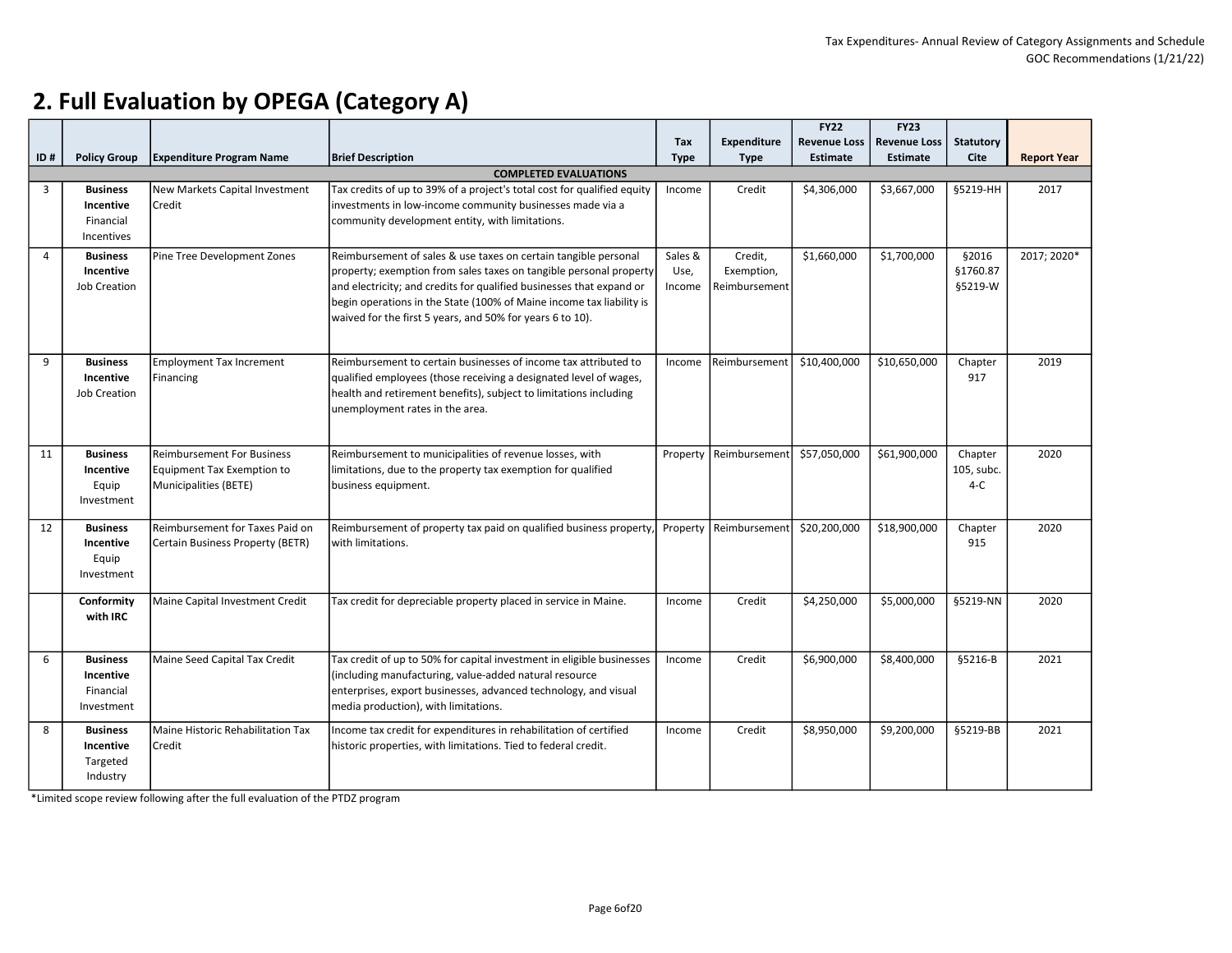| ID# | <b>Status</b>  | <b>Expenditure Program Name</b>                                                         | <b>Brief Description</b>                                                                                                                                                                                                                                  | <b>Tax policy</b><br>goal/rationale | <b>FY22</b><br><b>Revenue Loss</b><br>Estimate* | <b>FY23</b><br><b>Revenue Loss</b><br>Estimate* | <b>Statutory Cite: Title</b><br>36 unless otherwise<br>specified |
|-----|----------------|-----------------------------------------------------------------------------------------|-----------------------------------------------------------------------------------------------------------------------------------------------------------------------------------------------------------------------------------------------------------|-------------------------------------|-------------------------------------------------|-------------------------------------------------|------------------------------------------------------------------|
| 11  | Cycle 1 - 2021 | New Machinery for Experimental<br>Research                                              | Tax exemption on sales of machinery and equipment for certain<br>research and development activities, and for biotechnology research.                                                                                                                     | Inputs to<br>Tangible<br>Products   | \$50,000 -<br>\$249,999                         | \$50,000 - \$249,999                            | §1760(32)                                                        |
| 93  | Cycle 1 - 2021 | <b>Itemized Deductions</b>                                                              | Maine generally conforms to itemized deductions allowed by the U.S.<br>Internal Revenue Code with some exceptions.                                                                                                                                        | Conformity<br>with IRC              | \$8,100,000                                     | \$8,250,000                                     | §5125                                                            |
| 94  | Cycle 1 - 2021 | Sum of All Other Conformity<br>Provisions                                               | Maine generally conforms to exclusions and deduction provisions in<br>the U.S. Internal Revenue Code used to calculate federal adjusted gross<br>income.                                                                                                  | Conformity<br>with IRC              | \$862,850,000 -<br>\$955,900,000                | \$927,450,000 -<br>\$1,020,500,000              | §5102(1-D), §5162(2)                                             |
| 144 | Cycle 1 - 2021 | Products Used in Agricultural and<br>Aquacultural Production & Bait                     | Tax exemption on sales of products used in aquaculture production<br>and bait, commercial agriculture production, and animal agriculture.                                                                                                                 | Inputs to<br>Tangible<br>Products   | \$9,120,000                                     | \$9,210,000                                     | §1760(7-A), §1760(7-<br>B), §1760(7-C)                           |
| 145 | Cycle 1 - 2021 | Fuel and Electricity Used in<br>Manufacturing                                           | Tax exemption on sales of fuel and electricity (95% of value) purchased<br>for use at a manufacturing facility.                                                                                                                                           | Inputs to<br>Tangible<br>Products   | \$17,100,000                                    | \$18,050,000                                    | $$1760(9-D)$                                                     |
| 146 |                | Cycle 1 - 2021 Machinery & Equipment                                                    | Tax exemption on sales of machinery and equipment used in<br>production of tangible personal property for consumption, or in<br>generation of radio and television broadcast signals.                                                                     | Inputs to<br>Tangible<br>Products   | \$33,920,000                                    | \$34,590,000                                    | \$1760(31)                                                       |
| 147 | Cycle 1 - 2021 | Seedlings for Commercial Forestry<br><b>Use</b>                                         | Tax exemption on sales of tree seedlings used in commercial forestry.                                                                                                                                                                                     | Inputs to<br>Tangible<br>Products   | \$50,000 -<br>\$249,999                         | \$50,000 - \$249,999                            | \$1760(73)                                                       |
| 148 |                | Cycle 1 - 2021 Property Used in Manufacturing<br>Production                             | Tax exemption on sales of tangible personal property that is used in<br>the manufacturing production of tangible personal property for later<br>sale or lease.                                                                                            | Inputs to<br>Tangible<br>Products   | \$201,600,000                                   | \$205,600,000                                   | \$1760(74)                                                       |
| 149 | Cycle 1 - 2021 | Certain Sales of Electrical Energy                                                      | Tax exemption on sale or use of electrical energy, or water stored for<br>generating electricity, to or by a wholly owned subsidiary by or to its<br>parent corporation.                                                                                  | Inputs to<br>Tangible<br>Products   | \$250,000 -<br>\$999,999                        | \$250,000 -<br>\$999,999                        | \$1760(91)                                                       |
| 150 |                | Cycle 1 - 2021 Refund of Sales Tax on Certain<br>Depreciable Machinery and<br>Equipment | Refund of sales tax paid on electricity or depreciable machinery and<br>equipment purchased for use in commercial agricultural or aquaculture<br>production, fishing, or wood harvesting, or purchases of fuel for use in<br>a commercial fishing vessel. | Inputs to<br>Tangible<br>Products   | \$15,010,000                                    | \$15,900,000                                    | §2013                                                            |
| 162 | Cycle 1 - 2021 | Non-Taxable Services                                                                    | Services, other than specifically defined "Taxable Services," are not<br>subject to Sales and Use Tax.                                                                                                                                                    | Non-Taxable<br>Services             | 2.13 billion                                    | \$2.19 billion                                  | §1752(11), §1752(17-<br>B)                                       |
| 176 | Cycle 1 - 2021 | Net operating loss subtraction<br>Imodification                                         | Creates a modification that reserves, for Maine tax purposes, the<br>effects of the new federal limitation on the net operating loss<br>deduction.                                                                                                        | Conformity<br>with IRC              | no estimate in<br><b>MSTER</b>                  | no estimate in<br><b>MSTER</b>                  | §5200-A(2)(BB)<br>reallocated to §5200-<br>A(2)(GG)              |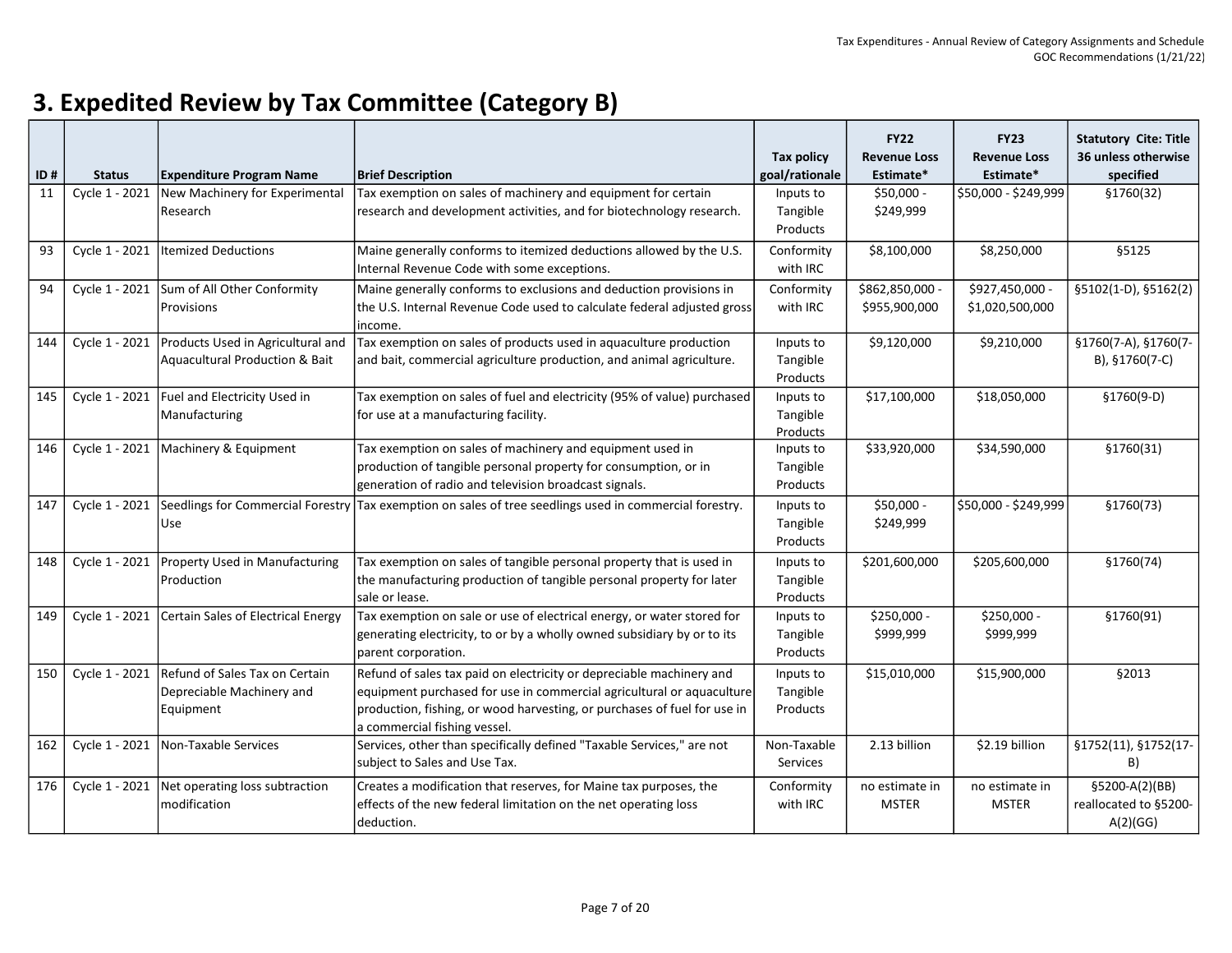| ID# | <b>Status</b>                    | <b>Expenditure Program Name</b>                                                     | <b>Brief Description</b>                                                                                                                                                                                                                    | <b>Tax policy</b><br>goal/rationale | <b>FY22</b><br><b>Revenue Loss</b><br>Estimate* | <b>FY23</b><br><b>Revenue Loss</b><br>Estimate* | <b>Statutory Cite: Title</b><br>36 unless otherwise<br>specified |
|-----|----------------------------------|-------------------------------------------------------------------------------------|---------------------------------------------------------------------------------------------------------------------------------------------------------------------------------------------------------------------------------------------|-------------------------------------|-------------------------------------------------|-------------------------------------------------|------------------------------------------------------------------|
| 177 | Cycle 1 - 2021                   | Global intangible low-taxed<br>income subtraction modification                      | Creates a modification in the amount of the global intangible low-<br>taxed income deduction claiming in accordance with federal code.                                                                                                      | Conformity<br>with IRC              | no estimate in<br><b>MSTER</b>                  | no estimate in<br><b>MSTER</b>                  | §5200-A(2)(EE)                                                   |
| 115 | Cycle 2 - 2022                   | Cycle 1 - 2016 Grocery Staples                                                      | Tax exemption on sales of grocery staples, which are defined as food<br>products ordinarily consumed for human nourishment.                                                                                                                 | Necessity of<br>Life                | \$194,450,000                                   | \$200,280,000                                   | \$1760(3)                                                        |
| 116 | Cycle 2 - 2022                   | Cycle 1 - 2016 Prescription Drugs                                                   | Tax exemption on sales of prescription medicines for humans,<br>excluding marijuana.                                                                                                                                                        | Necessity of<br>Life                | \$110,550,000                                   | \$114,750,000                                   | \$1760(5)                                                        |
| 117 | Cycle 2 - 2022                   | Cycle 1 - 2016   Prosthetic or Orthotic Devices                                     | Tax exemption on sales of devices to correct or alleviate physical<br>incapacity for a particular individual, including prosthetic aids, hearing                                                                                            | Necessity of<br>Life                | \$5,126,000                                     | \$5,254,000                                     | $$1760(5-A)$                                                     |
| 118 | Cycle 2 - 2022                   | Cycle 1 - 2016   Meals Served to Patients in<br>Hospitals & Nursing Homes           | Tax exemption on sales of meals to patients of state-licensed hospitals,<br>nursing homes, and certain care facilities.                                                                                                                     | Necessity of<br>Life                | \$10,540,000                                    | \$10,860,000                                    | \$1760(6)(B)                                                     |
| 119 | Cycle 2 - 2022                   | Cycle 1 - 2016   Fuels for Cooking & Heating<br>Homes                               | Tax exemption on sales of coal, oil, wood and other fuels, except gas<br>and electricity, used for cooking and heating in residential buildings.                                                                                            | Necessity of<br>Life                | \$40,830,000                                    | \$41,650,000                                    | \$1760(9)                                                        |
| 120 | Cycle 1 - 2016<br>Cycle 2 - 2022 | Certain Residential Electricity                                                     | Tax exemption on sale and delivery of: A. the first 750 kWh of<br>residential electricity per month; B. off-peak residential electricity used                                                                                               | Necessity of<br>Life                | \$27,670,000                                    | \$28,230,000                                    | $$1760(9-B)$                                                     |
| 121 | Cycle 1 - 2016<br>Cycle 2 - 2022 | Residences                                                                          | Gas Used for Cooking & Heating in Tax exemption on sales of gas for use in cooking and heating in<br>residential buildings other than hotels.                                                                                               | Necessity of<br>Life                | \$11,770,000                                    | \$12,000,000                                    | §1760(9-C)                                                       |
| 122 | Cycle 2 - 2022                   | Cycle 1 - 2016 Rental Charges for Living Quarters<br>in Nursing Homes and Hospitals | Tax exemption on rental charges for living or sleeping quarters in state<br>licensed nursing homes and hospitals.                                                                                                                           | Necessity of<br>Life                | $$250,000-$<br>\$999,999                        | $$250,000-$<br>\$999,999                        | \$1760(18)                                                       |
| 123 | Cycle 1 - 2016<br>Cycle 2 - 2022 | Rental Charges on Continuous<br>Residence for More Than 28 Days                     | Tax exemption on rental charges for residence for 28 days or more at a<br>hotel, rooming house, or tourist or trailer camp under certain                                                                                                    | Necessity of<br>Life                | \$95,940,000                                    | \$98,810,000                                    | \$1760(20)                                                       |
| 124 | Cycle 1 - 2016<br>Cycle 2 - 2022 | <b>Funeral Services</b>                                                             | Tax exemption on sales of funeral services.                                                                                                                                                                                                 | Necessity of<br>Life                | \$7,510,000                                     | \$7,660,000                                     | \$1760(24)                                                       |
| 125 | Cycle 1 - 2016<br>Cycle 2 - 2022 | Diabetic Supplies                                                                   | Tax exemption on sales of equipment and supplies used in diabetes<br>diagnosis or treatment.                                                                                                                                                | Necessity of<br>Life                | \$1,000,000 -<br>\$2,999,999                    | \$1,000,000 -<br>\$2,999,999                    | \$1760(33)                                                       |
| 126 | Cycle 1 - 2016<br>Cycle 2 - 2022 | Water Used in Private Residences                                                    | Tax exemption on sales of water used in residential buildings, other<br>than hotels.                                                                                                                                                        | Necessity of<br>Life                | \$13,350,000                                    | \$13,690,000                                    | \$1760(39)                                                       |
| 127 | Cycle 1 - 2016<br>Cycle 2 - 2022 | Positive Airway Pressure<br>Equipment & Sales                                       | Tax exemption on sale or lease of positive airway pressure equipment<br>and supplies for personal use.                                                                                                                                      | Necessity of<br>Life                | $$250,000-$<br>\$999,999                        | $$250,000-$<br>\$999,999                        | §1760(94)                                                        |
| 96  | Cycle 1 - 2017<br>Cycle 2 - 2023 | Pay Earned Outside of Maine                                                         | Deduction for Active Duty Military Deduction for military pay earned for service performed outside the<br>State.                                                                                                                            | <b>Tax Fairness</b>                 | \$910,000                                       | \$930,000                                       | \$5122(2)(LL)                                                    |
| 98  | Cycle 1 - 2017<br>Cycle 2 - 2023 | Exemptions of the Real Estate<br>Transfer Tax                                       | Real estate tax exemption for certain types of deeds, including deeds<br>to property transferred to or by governmental entities, and certain<br>transfers of property. (General Fund, H.O.M.E. Fund, Housing and<br>Economic Recovery Fund) | <b>Tax Fairness</b>                 | \$20,460,000                                    | \$21,220,000                                    | §4641-C                                                          |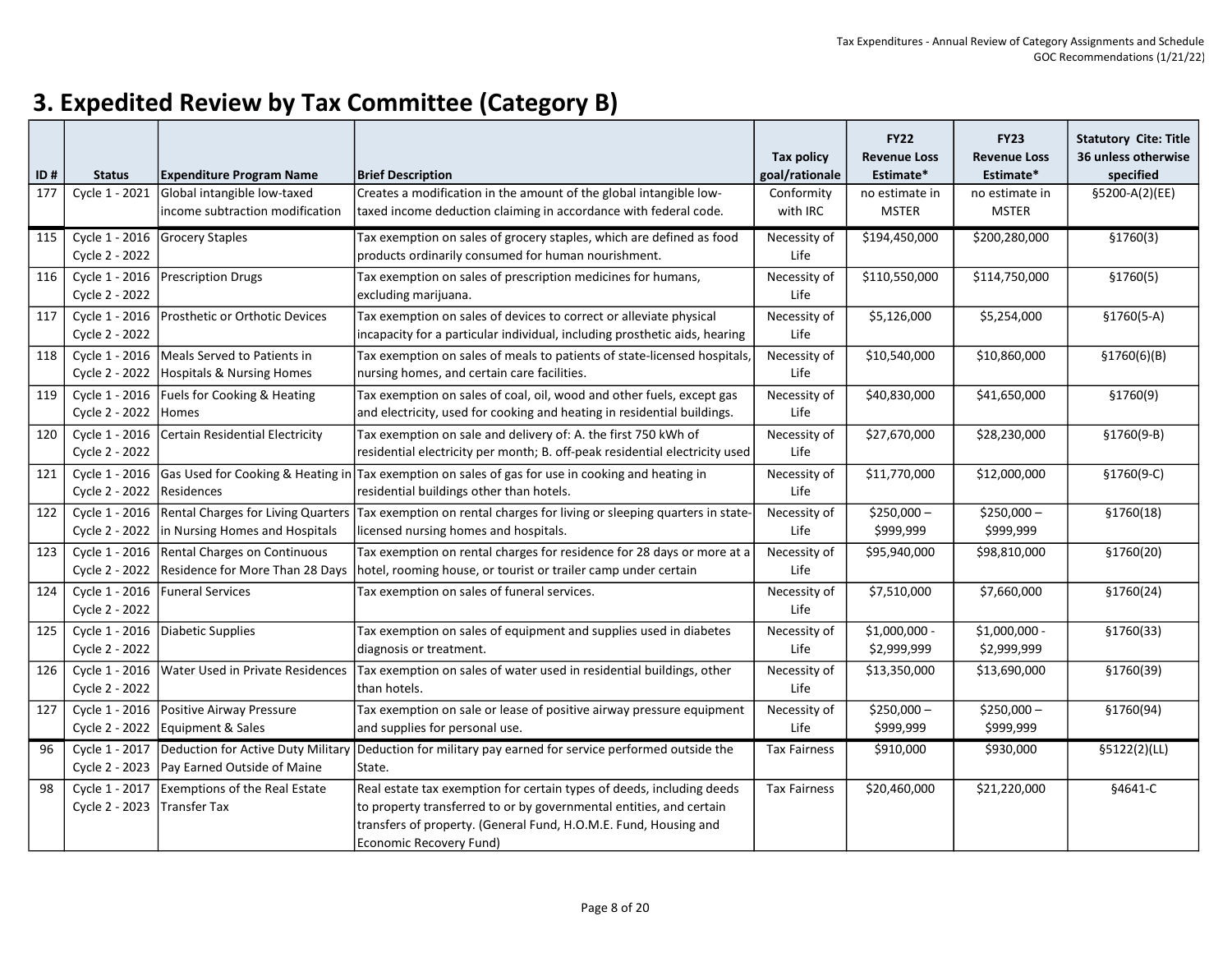| ID# | <b>Status</b>                    | <b>Expenditure Program Name</b>                   | <b>Brief Description</b>                                                                                                                                                                 | <b>Tax policy</b><br>goal/rationale | <b>FY22</b><br><b>Revenue Loss</b><br>Estimate* | <b>FY23</b><br><b>Revenue Loss</b><br>Estimate* | <b>Statutory Cite: Title</b><br>36 unless otherwise<br>specified |
|-----|----------------------------------|---------------------------------------------------|------------------------------------------------------------------------------------------------------------------------------------------------------------------------------------------|-------------------------------------|-------------------------------------------------|-------------------------------------------------|------------------------------------------------------------------|
| 99  | Cycle 1 - 2017                   | Cycle 2 - 2023   Highway Use and for Certain Bus  | Refund of the Gasoline Tax for Off-Gasoline Tax refund (except one cent per gallon) for taxes paid on<br>gasoline used in certain off-highway vehicles or in buses primarily             | <b>Tax Fairness</b>                 | \$227,000                                       | \$227,000                                       | §2908, §2909                                                     |
|     |                                  | Companies                                         | offering tax-exempt fares. This gasoline is additionally subjected to<br>Use Tax. (Highway Fund)                                                                                         |                                     |                                                 |                                                 |                                                                  |
| 100 |                                  | Cycle 1 - 2017 Refund of the Special Fuel Tax for | Special Fuel Tax refund (except one cent per gallon) for taxes paid on                                                                                                                   | <b>Tax Fairness</b>                 | \$2,309,000                                     | \$2,309,000                                     | §3215, §3218                                                     |
|     |                                  | Cycle 2 - 2023 Off-Highway Use and for Certain    | gasoline used in certain off-highway vehicles or in buses primarily                                                                                                                      |                                     |                                                 |                                                 |                                                                  |
|     |                                  | <b>Bus Companies</b>                              | offering tax-exempt fares. This gasoline is additionally subjected to<br>Use Tax. (Highway Fund)                                                                                         |                                     |                                                 |                                                 |                                                                  |
| 101 | Cycle 1 - 2017<br>Cycle 2 - 2023 | Certain Returnable Containers                     | Tax exemption on sales of returnable containers when sold with<br>contents at retail, or when resold for refilling.                                                                      | <b>Tax Fairness</b>                 | \$1,000,000 -<br>\$2,999,999                    | \$1,000,000 -<br>\$2,999,999                    | \$1760(12)                                                       |
| 102 |                                  | Cycle 1 - 2017 Packaging Materials                | Tax exemption on sales of packaging materials to businesses engaged                                                                                                                      | <b>Tax Fairness</b>                 | \$30,430,000                                    | \$31,010,000                                    | $$1760(12-A)$                                                    |
|     | Cycle 2 - 2023                   |                                                   | in packaging, transporting, shipping, or servicing tangible property.                                                                                                                    |                                     |                                                 |                                                 |                                                                  |
| 103 | Cycle 1 - 2017                   | Certain Loaner Vehicles                           | Tax exemption on use of a loaner vehicle provided by a new vehicle                                                                                                                       | <b>Tax Fairness</b>                 | \$250,000 -                                     | \$250,000 -                                     | $$1760(21-A)$                                                    |
|     | Cycle 2 - 2023                   |                                                   | dealer to a service customer pursuant to warranty.                                                                                                                                       |                                     | \$999,999                                       | \$999,999                                       |                                                                  |
| 104 | Cycle 1 - 2017                   | Mobile & Modular Homes                            | Tax exemption on sales of used manufactured housing and sales of                                                                                                                         | <b>Tax Fairness</b>                 | \$4,200,000                                     | \$4,300,000                                     | \$1760(40)                                                       |
|     | Cycle 2 - 2023                   |                                                   | new manufactured housing excluding the cost of materials, up to 50%<br>of the sale price.                                                                                                |                                     |                                                 |                                                 |                                                                  |
| 105 | Cycle 1 - 2017                   |                                                   | Certain Property Purchased Out of Tax exemption on sales of certain property purchased and used out of                                                                                   | <b>Tax Fairness</b>                 | \$1,000,000 -                                   | \$1,000,000 -                                   | \$1760(45)                                                       |
|     | Cycle 2 - 2023                   | State                                             | state, including automobiles, snowmobiles, ATVs, aircraft, and<br>property brought into the state for use in a declared state disaster or<br>emergency, subject to certain restrictions. |                                     | \$2,999,999                                     | \$2,999,999                                     |                                                                  |
| 106 |                                  | Cycle 1 - 2017   Meals & Lodging Provided to      | Tax exemption on meals or lodging provided to employees at the place                                                                                                                     | <b>Tax Fairness</b>                 | \$50,000 -                                      | \$50,000 - \$249,999                            | \$1760(75)                                                       |
|     | Cycle 2 - 2023 Employees         |                                                   | of employment when credited toward the wages of the employees.                                                                                                                           |                                     | \$249,999                                       |                                                 |                                                                  |
| 107 | Cycle 1 - 2017                   | <b>Trade-In Credits</b>                           | Tax exemption on trade-in value for property including motor vehicles,                                                                                                                   | <b>Tax Fairness</b>                 | \$23,630,000                                    | \$24,440,000                                    | §1765                                                            |
|     | Cycle 2 - 2023                   |                                                   | watercraft, aircraft, trailers, truck campers, and other equipment,<br>when traded toward the sale price of a similar item.                                                              |                                     |                                                 |                                                 |                                                                  |
| 108 |                                  | Cycle 1 - 2017 Motor Vehicle Fuel                 | Tax exemption on sales of motor fuels on which motor fuel taxes have                                                                                                                     | <b>Tax Fairness</b>                 | \$105,500,000                                   | \$117,200,000                                   | \$1760(8)(A)                                                     |
|     | Cycle 2 - 2023                   |                                                   | been paid.                                                                                                                                                                               |                                     |                                                 |                                                 |                                                                  |
| 175 |                                  | Cycle 1 - 2017   Dependent exemption tax credit   | Creates a tax credit equal to \$300 for each qualifying child and                                                                                                                        | <b>Tax Fairness</b>                 | no estimate in                                  | no estimate in                                  | §5219-SS                                                         |
|     | Cycle 2 - 2023                   |                                                   | dependent for whom the federal child tax credit was claimed for the<br>same taxable year. The credit is nonrefundable. Applicable to tax years                                           |                                     | <b>MSTER</b>                                    | <b>MSTER</b>                                    |                                                                  |
|     |                                  |                                                   | beginning on or after January 1, 2018.                                                                                                                                                   |                                     |                                                 |                                                 |                                                                  |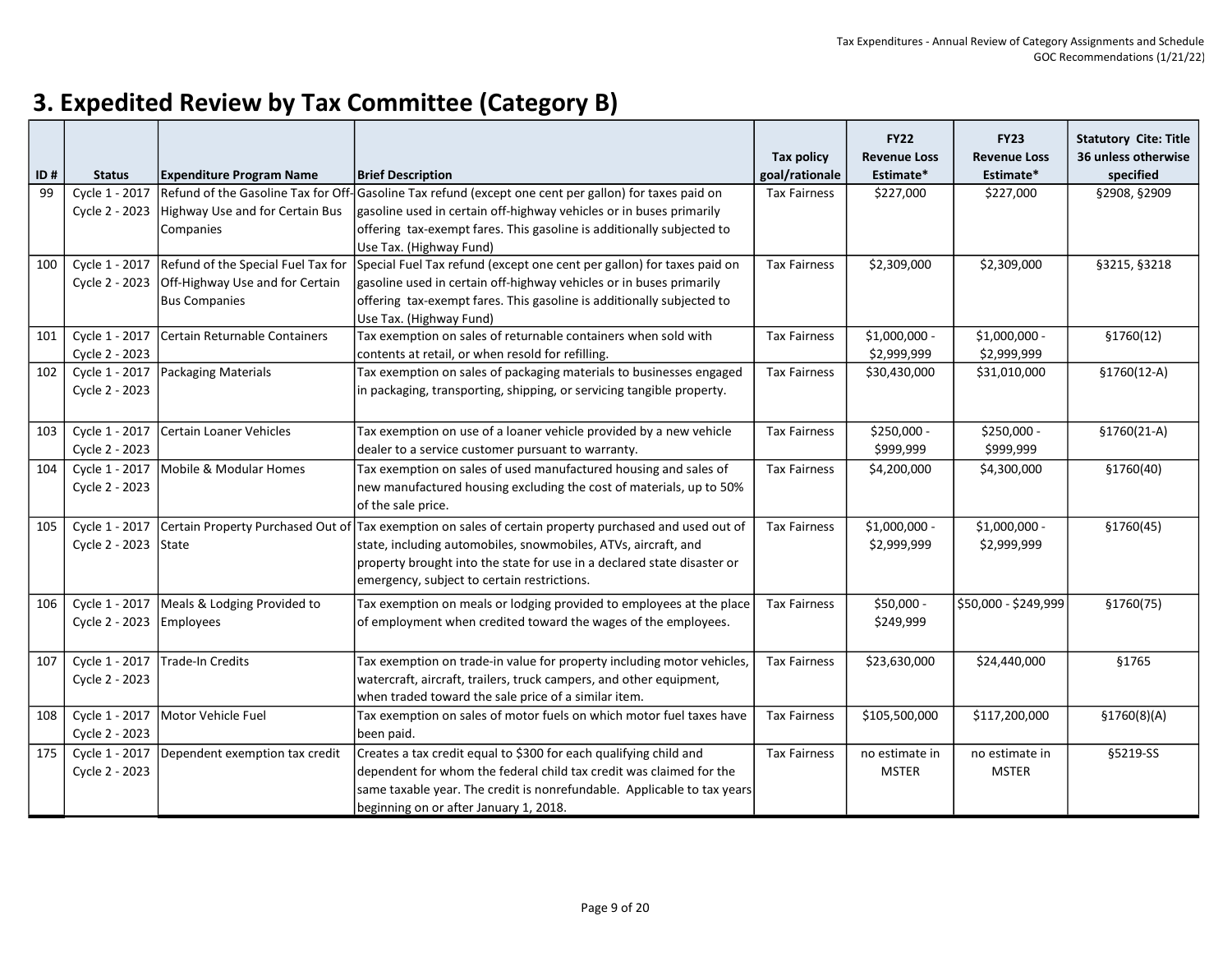| ID# | <b>Status</b>  | <b>Expenditure Program Name</b>               | <b>Brief Description</b>                                                                                         | Tax policy<br>goal/rationale | <b>FY22</b><br><b>Revenue Loss</b><br>Estimate* | <b>FY23</b><br><b>Revenue Loss</b><br>Estimate* | <b>Statutory Cite: Title</b><br>36 unless otherwise<br>specified |
|-----|----------------|-----------------------------------------------|------------------------------------------------------------------------------------------------------------------|------------------------------|-------------------------------------------------|-------------------------------------------------|------------------------------------------------------------------|
| 41  | Cycle 1 - 2018 | Certain Veterans' Service                     | Sales to an organization that provides services to veterans and their                                            | Charitable                   | \$103,000                                       | \$106,000                                       | §1760(100)                                                       |
|     | Cycle 2 - 2024 | Organizations                                 | families that is chartered under 36 United States Code, Subtitle II, Part                                        |                              |                                                 |                                                 |                                                                  |
|     |                |                                               | B, and that is recognized as a veterans' service organization by the U.S.<br>Department of Veterans Affairs.     |                              |                                                 |                                                 |                                                                  |
| 42  | Cycle 1 - 2018 | Construction Contracts with                   | Tax exemption on sales of tangible personal property to contractors                                              | Charitable                   | \$1,250,000 -                                   | \$1,250,000 -                                   | §1760(61), §2557(31)                                             |
|     | Cycle 2 - 2024 | <b>Exempt Organizations</b>                   | for incorporation in real property for sale to any sales tax exempt<br>organization or government agency.        |                              | \$3,999,998                                     | \$3,999,998                                     |                                                                  |
| 44  |                | Cycle 1 - 2018 State and Local Government     | Gasoline Tax exemption for sales to the State or any political                                                   | Charitable                   | \$838,000                                       | \$838,000                                       | \$2903(4)(C)                                                     |
|     | Cycle 2 - 2024 | <b>Exemption from the Gasoline Tax</b>        | subdivision of the State. (Highway Fund)                                                                         |                              |                                                 |                                                 |                                                                  |
| 45  | Cycle 1 - 2018 | State & Local Government                      | Special Fuel Tax exemption for sales to the State or any political                                               | Charitable                   | \$2,012,000                                     | \$2,012,000                                     | $$3204-A(3)$                                                     |
|     | Cycle 2 - 2024 | <b>Exemption from the Special Fuel</b><br>Tax | subdivision of the State. (Highway Fund)                                                                         |                              |                                                 |                                                 |                                                                  |
| 47  | Cycle 1 - 2018 | Certain Sales by an Auxiliary                 | Tax exemption on sales of meals and related items and services by a                                              | Charitable                   | \$50,000 -                                      | \$50,000 - \$249,999                            | §1760(85)                                                        |
|     | Cycle 2 - 2024 | Organization of the American                  | nonprofit auxiliary organization of the American Legion in connection                                            |                              | \$249,999                                       |                                                 |                                                                  |
|     |                | Legion                                        | with a fundraising event, under specified conditions.                                                            |                              |                                                 |                                                 |                                                                  |
| 48  | Cycle 1 - 2018 | Sales to the State & Political                | Tax exemption on sales to the State or federal government or to any                                              | Charitable                   | \$215,720,000 -                                 | \$223,230,000 -                                 | §1760(2), §2557(2)                                               |
|     | Cycle 2 - 2024 | Subdivisions                                  | political subdivision, agency, or instrumentality of them.                                                       |                              | \$217,719,999                                   | \$225,229,999                                   |                                                                  |
| 50  | Cycle 1 - 2018 | Providing Meals for the Elderly               | Tax exemption on sales of meals to nonprofit area agencies on aging to                                           | Charitable                   | \$250,000 -                                     | \$250,000 -                                     | \$1760(6)(C)                                                     |
|     | Cycle 2 - 2024 |                                               | provide meals to the elderly.                                                                                    |                              | \$999,999                                       | \$999,999                                       |                                                                  |
| 52  | Cycle 1 - 2018 | Meals Served by a Retirement                  | Tax exemption on sales of meals served by a retirement facility to its                                           | Charitable                   | $$250,000 -$                                    | $$250,000 -$                                    | \$1760(6)(G)                                                     |
|     | Cycle 2 - 2024 | <b>Facility to its Residents</b>              | residents under specified conditions.                                                                            |                              | \$999,999                                       | \$999,999                                       |                                                                  |
| 68  | Cycle 1 - 2018 | Merchandise Donated from a                    | Sales tax exemption on donations of merchandise by a retailer to an                                              | Charitable                   | \$50,000 -                                      | \$50,000 - \$249,999                            | §1864                                                            |
|     | Cycle 2 - 2024 | Retailer's Inventory to Exempt                | organization from retailer's inventory (including that which has been                                            |                              | \$249,999                                       |                                                 |                                                                  |
| 69  | Cycle 1 - 2018 | Organizations<br><b>Free Publications</b>     | returned to a retailer).<br>Tax exemption on sales of publications purchased for distribution free               | Charitable                   | \$1,000,000 -                                   | \$1,000,000 -                                   | $$1760(14-A)$                                                    |
|     | Cycle 2 - 2024 |                                               | of charge and sales of printed materials for inclusion in such                                                   |                              | \$2,999,999                                     | \$2,999,999                                     |                                                                  |
|     |                |                                               | Ipublications.                                                                                                   |                              |                                                 |                                                 |                                                                  |
| 91  | Cycle 1 - 2018 |                                               | Certain Sales by Civic, Religious or Sales of prepared food by a civic, religious or fraternal organization at a | Charitable                   | \$2,125,000                                     | \$2,180,000                                     | §1760(101)                                                       |
|     | Cycle 2 - 2024 | <b>Fraternal Organizations</b>                | public or member-only event, except when alcoholic beverages are                                                 |                              |                                                 |                                                 |                                                                  |
|     |                |                                               | available for sale at the event.                                                                                 |                              |                                                 |                                                 |                                                                  |
| 156 | Cycle 1 - 2018 | Job Increment Financing Fund -                | Reimbursement to SMCC and MRRA of income tax attributed to                                                       | <b>Specific Policy</b>       | \$430,000                                       | \$430,000                                       | 5 MRSA §13083 S-1                                                |
|     | Cycle 2 - 2024 | Brunswick Naval Air Station                   | qualified employees (those receiving a designated level of wages,                                                | Goal/Mandate                 |                                                 |                                                 |                                                                  |
|     |                |                                               | health and retirement benefits) at businesses in the Brunswick Naval                                             |                              |                                                 |                                                 |                                                                  |
|     |                |                                               | Air Station Area.                                                                                                |                              |                                                 |                                                 |                                                                  |
|     |                |                                               |                                                                                                                  |                              |                                                 |                                                 |                                                                  |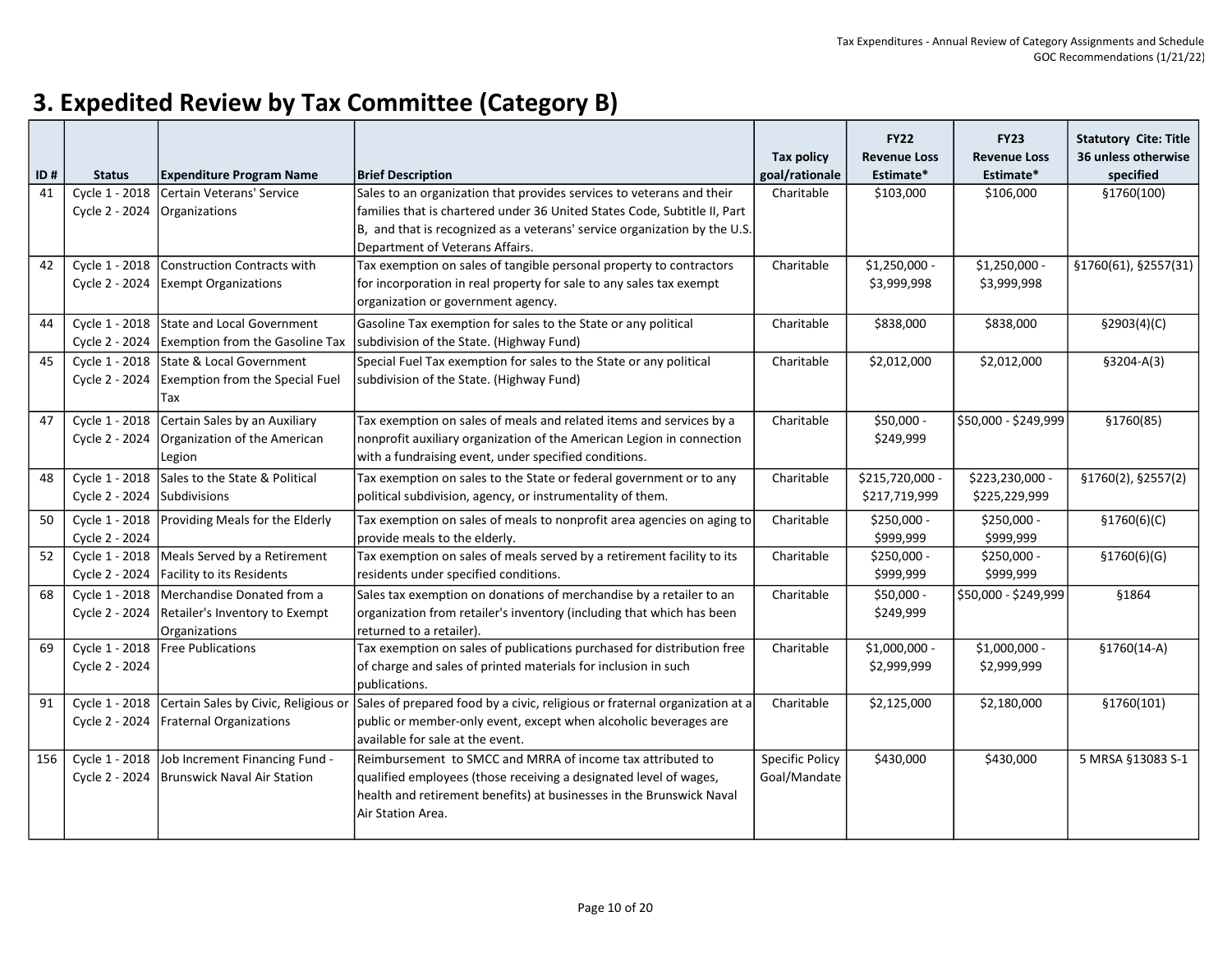| ID# | <b>Status</b>                    | <b>Expenditure Program Name</b>                                                                                        | <b>Brief Description</b>                                                                                                                                                                                                                                                                                                                                                                   | <b>Tax policy</b><br>goal/rationale    | <b>FY22</b><br><b>Revenue Loss</b><br>Estimate* | <b>FY23</b><br><b>Revenue Loss</b><br>Estimate* | <b>Statutory Cite: Title</b><br>36 unless otherwise<br>specified |
|-----|----------------------------------|------------------------------------------------------------------------------------------------------------------------|--------------------------------------------------------------------------------------------------------------------------------------------------------------------------------------------------------------------------------------------------------------------------------------------------------------------------------------------------------------------------------------------|----------------------------------------|-------------------------------------------------|-------------------------------------------------|------------------------------------------------------------------|
| 157 | Cycle 1 - 2018<br>Cycle 2 - 2024 | Job Increment Financing Fund -<br>Loring                                                                               | Reimbursement to Loring Development Authority of income tax<br>attributed to qualified employees (those receiving a designated level of<br>wages, health and retirement benefits) at businesses in the former<br>Loring Air Force Base area.                                                                                                                                               | <b>Specific Policy</b><br>Goal/Mandate | \$480,000                                       | \$480,000                                       | 5 MRSA Ch.383<br>Art. 1-C                                        |
| 193 | Cycle 1 - 2018<br>Cycle 2 - 2024 | nonprofit world-wide, charitable<br>organizations                                                                      | Sales tax exemption for a nonprofit community-based worldwide<br>charitable organization that, using private funding, provides financial<br>support to other nonprofit charitable organizations at the community<br>level, including, but not limited to, food banks and homeless or<br>domestic violence shelters, to improve health and education and<br>strengthen financial stability. | Charitable -<br>Other                  | \$205,500                                       | \$211,600                                       | 36 MRS §1760(103)<br>(Conflict)                                  |
| 49  | Cycle 1 - 2019<br>Cycle 2 - 2025 | Meals Served by Public or Private<br>Schools                                                                           | Tax exemption on sales of meals served by schools and school<br>organizations to students and teachers.                                                                                                                                                                                                                                                                                    | Charitable                             | \$7,314,000                                     | \$7,460,000                                     | \$1760(6)(A)                                                     |
| 51  | Cycle 1 - 2019<br>Cycle 2 - 2025 | Meals Served by Youth Camps<br>Licensed by DHHS                                                                        | Tax exemption on sales of meals served by state-licensed youth camps                                                                                                                                                                                                                                                                                                                       | Charitable                             | \$250,000 -<br>\$999,999                        | \$250,000 -<br>\$999,999                        | \$1760(6)(F)                                                     |
| 53  | Cycle 1 - 2019<br>Cycle 2 - 2025 | Sales to Hospitals, Research<br>Centers, Churches and Schools                                                          | Tax exemption on sales to schools, churches, hospitals, certain<br>nonprofit health and human service organizations, certain research<br>organizations, and educational television and radio stations.                                                                                                                                                                                     | Charitable                             | \$6,000,000 or<br>more                          | \$6,000,000 or<br>more                          | §1760(16), §2557(3)                                              |
| 54  | Cycle 2 - 2025                   | Cycle 1 - 2019 Sales to Certain Nonprofit<br><b>Residential Child Caring</b><br>Institutions                           | Tax exemption on sales to State-licensed private nonprofit residential<br>child caring institutions.                                                                                                                                                                                                                                                                                       | Charitable                             | \$50,000 -<br>\$299,998                         |                                                 | $$50,000 - $299,998$ $$1760(18-A), $2557(4)$                     |
| 55  | Cycle 1 - 2019<br>Cycle 2 - 2025 | Rental of Living Quarters at<br>Schools                                                                                | Tax exemption on rental charges for living quarters required for<br>attendance at a school.                                                                                                                                                                                                                                                                                                | Charitable                             | \$7,900,000                                     | \$7,900,000                                     | \$1760(19)                                                       |
| 56  | Cycle 1 - 2019                   | Sales to Ambulance Services &<br>Cycle 2 - 2025   Fire Departments                                                     | Tax exemption on sales to nonprofit fire departments, ambulance<br>services, and air ambulance services.                                                                                                                                                                                                                                                                                   | Charitable                             | \$250,000 -<br>\$1,049,998                      | \$250,000 -<br>\$1,049,998                      | §1760(26), §2557(5)                                              |
| 57  | Cycle 1 - 2019<br>Cycle 2 - 2025 | facilities, community adult<br>developmental services facilities<br>and community substance use<br>disorder facilities | Sales to community mental health Tax exemption on sales to community mental health, adult<br>developmental services and substance abuse services facilities.                                                                                                                                                                                                                               | Charitable                             | \$50,000 -<br>\$299,998                         | \$50,000 - \$299,998                            | §1760(28), §2557(6)                                              |
| 58  | Cycle 1 - 2019<br>Cycle 2 - 2025 | Sales to Historical Societies &<br>Museums                                                                             | Tax exemption on sales to certain nonprofit memorial foundations,<br>historical societies, and museums.                                                                                                                                                                                                                                                                                    | Charitable                             | \$50,000 -<br>\$299,998                         | $$50,000 - $299,998$                            | §1760(42), §2557(8)                                              |
| 59  | Cycle 1 - 2019<br>Cycle 2 - 2025 | Sales to Child Care Facilities                                                                                         | Tax exemption on sales to licensed nonprofit nursery schools and day<br>care centers.                                                                                                                                                                                                                                                                                                      | Charitable                             | \$50,000 -<br>\$299,998                         | \$50,000 - \$299,998                            | §1760(43), §2557(9)                                              |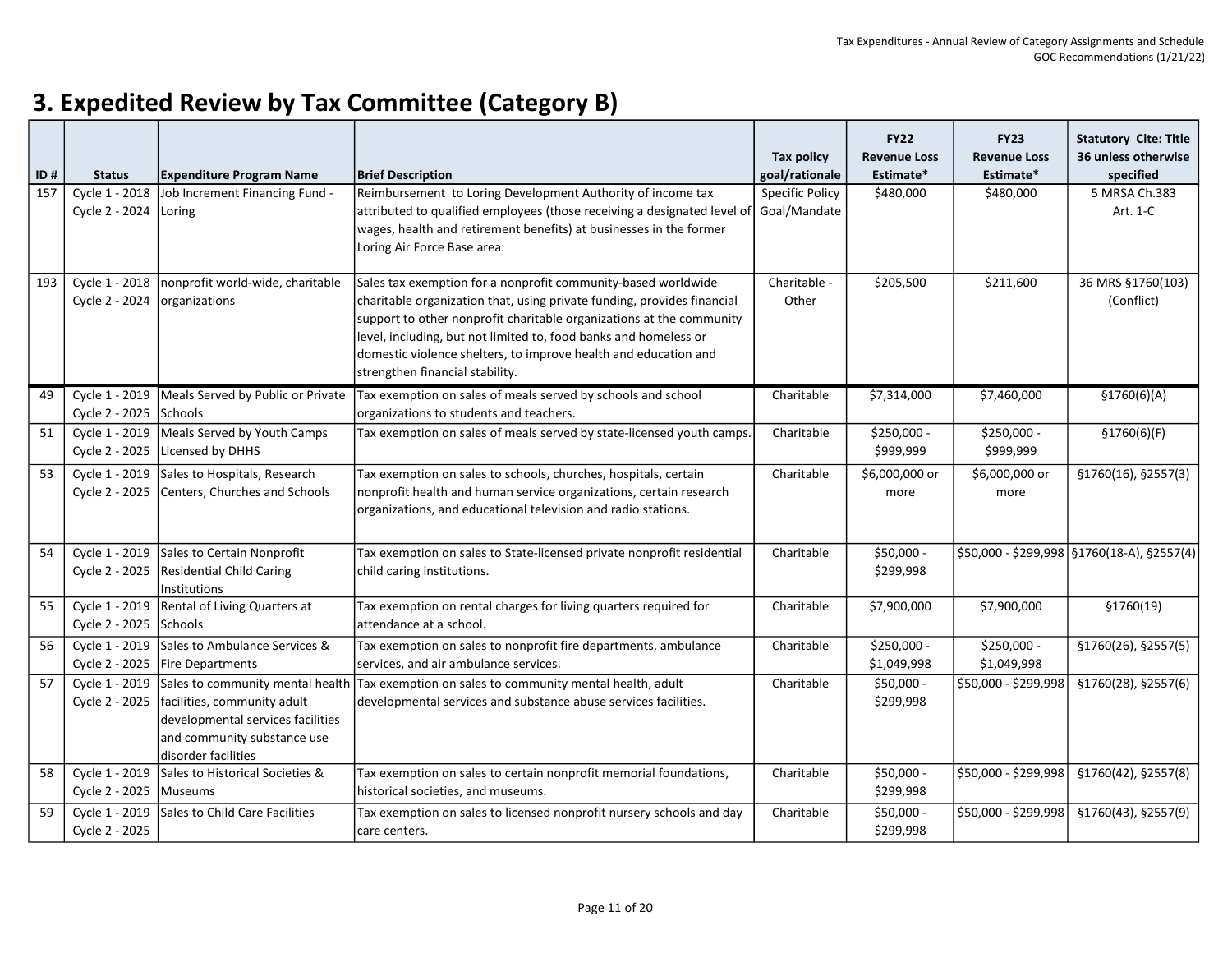| ID# | <b>Status</b>                          | <b>Expenditure Program Name</b>                                                                             | <b>Brief Description</b>                                                                                                                                                                                                                                             | Tax policy<br>goal/rationale         | <b>FY22</b><br><b>Revenue Loss</b><br>Estimate* | <b>FY23</b><br><b>Revenue Loss</b><br>Estimate* | <b>Statutory Cite: Title</b><br>36 unless otherwise<br>specified |
|-----|----------------------------------------|-------------------------------------------------------------------------------------------------------------|----------------------------------------------------------------------------------------------------------------------------------------------------------------------------------------------------------------------------------------------------------------------|--------------------------------------|-------------------------------------------------|-------------------------------------------------|------------------------------------------------------------------|
| 60  | Cycle 1 - 2019<br>Cycle 2 - 2025       | Sales to Emergency Shelters &<br><b>Feeding Organizations</b>                                               | Tax exemption on sales to nonprofit organizations providing free<br>temporary emergency shelter or food to underprivileged individuals.                                                                                                                              | Charitable                           | $$50,000 -$<br>\$299,998                        | \$50,000 - \$299,998                            | $$1760(47-A),$<br>\$2557(12)                                     |
| 61  | Cycle 2 - 2025                         | Cycle 1 - 2019 Sales to Comm. Action Agencies;<br>Child Abuse Councils; Child<br>Advocacy Orgs.             | Sales to nonprofit child abuse and neglect prevention councils, certain<br>child advocacy organizations and community action agencies.                                                                                                                               | Charitable                           | \$300,000 -<br>\$1,249,998                      | \$300,000 -<br>\$1,249,998                      | §1760(49), §2557(13)                                             |
| 62  | Cycle 1 - 2019<br>Cycle 2 - 2025       | Sales to any Nonprofit Free<br>Libraries                                                                    | Tax exemption on sales to nonprofit government-funded free public<br>lending libraries, and sales by the library or a nonprofit established to<br>support the library.                                                                                               | Charitable                           | \$50,000 -<br>\$299,998                         |                                                 | $$50,000 - $299,998$ \\$1760(50), \$2557(14)                     |
| 63  | Cycle 1 - 2019<br>Cycle 2 - 2025       | Sales to Nonprofit Youth Athletic<br>& Scouting Organizations                                               | Tax exemption on sales to nonprofit youth organizations whose<br>primary purpose is to provide athletic instruction, and nonprofit<br>scouting organizations.                                                                                                        | Charitable                           | \$300,000 -<br>\$1,249,998                      | \$300,000 -<br>\$1,249,998                      | §1760(56), §2557(18)                                             |
| 64  | Cycle 1 - 2019<br>Cycle 2 - 2025       | Sales by Schools & School-<br>Sponsored Organizations                                                       | Tax exemption on sales by schools and school organizations, provided<br>that sales benefit the school, organization, or a charitable purpose.                                                                                                                        | Charitable                           | \$250,000 -<br>\$999,999                        | \$250,000 -<br>\$999,999                        | \$1760(64)                                                       |
| 65  | Cycle 1 - 2019<br>Cycle 2 - 2025       | Sales to Nonprofit Home<br><b>Construction Organizations</b>                                                | Tax exemption on sales to nonprofit organizations that construct low-<br>cost housing for low-income people.                                                                                                                                                         | Charitable                           | \$50,000 -<br>\$249,998                         |                                                 | $$50,000 - $298,998$ \\$1760(67), \$2557(23)                     |
| 66  | Cycle 1 - 2019<br>Cycle 2 - 2025       | Sales to Nonprofit Housing<br>Development Organizations                                                     | Tax exemption on sales to nonprofit organizations whose primary<br>purpose is developing housing for low-income people.                                                                                                                                              | Charitable                           | \$50,000 -<br>\$249,998                         |                                                 | $$50,000 - $298,998$ \\$1760(72), \$2557(27)                     |
| 90  | Cycle 1 - 2019<br>Cycle 2 - 2025       | Adaptive Equipment for Vehicles<br>of Persons with Disabilities                                             | Tax exemption on sales of adaptive equipment used to make a motor<br>vehicle operable or accessible by a person with a disability.                                                                                                                                   | Charitable                           | \$83,000                                        | \$86,000                                        | §1760(95)                                                        |
| 191 | Cycle 1 - 2019<br>Cycle 2 - 2025       | Non-profit youth camps                                                                                      | Sales tax exemption for purchases by nonprofit youth camps as<br>defined in Title 22, section 2491, subsection 16 that are licensed by the<br>Department of Health and Human Services and receive an exemption<br>from property tax under section 652, subsection 1. | Charitable -<br>Youth                | \$76,000                                        | \$77,900                                        | 36 MRS §1760(103)<br>(Conflict)                                  |
| 128 | Cycle 1 - 2020<br>Cycle 2 - 2026       | Gasoline Exported from the State                                                                            | Gasoline Tax exemption for sales wholly for export from the State.<br>(Highway Fund)                                                                                                                                                                                 | Interstate or<br>Foreign<br>Commerce | \$45,627,000                                    | \$46,659,000                                    | $\sqrt{2903}(4)(A)$                                              |
| 129 | Cycle 1 - 2020<br>Cycle 2 - 2026 State | Special Fuel Exported from the                                                                              | Special Fuel Tax exemption for sales of distillates and low energy fuel<br>to be exported from the State by a licensed supplier. (Highway Fund)                                                                                                                      | Interstate or<br>Foreign<br>Commerce | \$8,678,000                                     | \$8,808,000                                     | $$3204-A(5)$                                                     |
| 130 |                                        | Cycle 1 - 2020 Excise Tax Exemption on Jet or<br>Cycle 2 - 2026   Turbo Jet Fuel - International<br>Flights | Gasoline Tax exemption for gasoline used to propel jet engine aircraft<br>on international flights. (State Transit, Aviation and Rail Fund)                                                                                                                          | Interstate or<br>Foreign<br>Commerce | \$139,000                                       | \$142,000                                       | \$2903(4)(D)                                                     |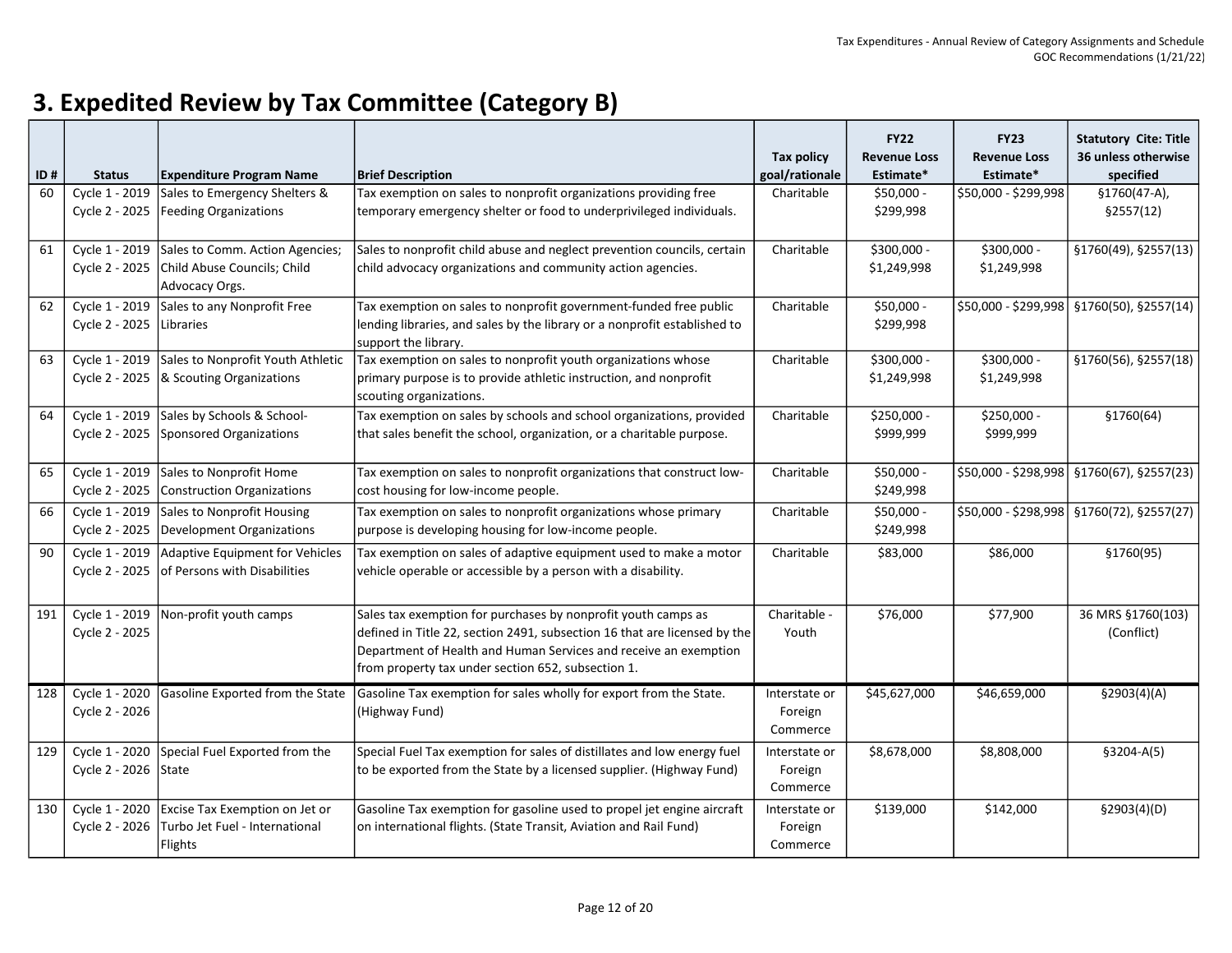| ID# | <b>Status</b>                    | <b>Expenditure Program Name</b>                                                               | <b>Brief Description</b>                                                                                                                                                                                | <b>Tax policy</b><br>goal/rationale  | <b>FY22</b><br><b>Revenue Loss</b><br>Estimate* | <b>FY23</b><br><b>Revenue Loss</b><br>Estimate* | <b>Statutory Cite: Title</b><br>36 unless otherwise<br>specified |
|-----|----------------------------------|-----------------------------------------------------------------------------------------------|---------------------------------------------------------------------------------------------------------------------------------------------------------------------------------------------------------|--------------------------------------|-------------------------------------------------|-------------------------------------------------|------------------------------------------------------------------|
| 131 | Cycle 1 - 2020<br>Cycle 2 - 2026 | Ships' Stores                                                                                 | Tax exemption on sales of supplies and bunkering oil to ships engaged<br>in interstate or foreign commerce.                                                                                             | Interstate or<br>Foreign<br>Commerce | \$250,000 -<br>\$999,999                        | \$250,000 -<br>\$999,999                        | \$1760(4)                                                        |
| 132 | Cycle 1 - 2020<br>Cycle 2 - 2026 | Certain Jet Fuel                                                                              | Tax exemption on sales of fuel to propel jet engine aircraft.                                                                                                                                           | Interstate or<br>Foreign<br>Commerce | \$3,640,000                                     | \$3,680,000                                     | \$1760(8)(B)                                                     |
| 133 | Cycle 1 - 2020                   | Certain Vehicles Purchased or<br>Cycle 2 - 2026 Leased by Nonresidents                        | Tax exemption on sale or lease of motor vehicles, semitrailers, aircraft,<br>and camper trailers to nonresidents, if the vehicle is intended to be<br>removed from the State immediately.               | Interstate or<br>Foreign<br>Commerce | \$250,000 -<br>\$999,999                        | \$250,000 -<br>\$999,999                        | §1760(23-C)                                                      |
| 134 | Cycle 1 - 2020<br>Cycle 2 - 2026 | Certain Vehicles Purchased or<br>Leased by Qualifying Resident<br><b>Businesses</b>           | Tax exemption on sale or lease of certain motor vehicles to a business<br>if the vehicle is intended to be removed from the State immediately<br>and for use exclusively in out of state business.      | Interstate or<br>Foreign<br>Commerce | \$1,000,000                                     | \$1,000,000                                     | §1760(23-D)                                                      |
| 135 | Cycle 2 - 2026 Nonresidents      | Cycle 1 - 2020 Watercraft Purchased by                                                        | Tax exemption on sales to or use by a nonresident of watercraft or<br>materials used in watercraft, subject to certain restrictions.                                                                    | Interstate or<br>Foreign<br>Commerce | \$250,000 -<br>\$999,999                        | \$250,000 -<br>\$999,999                        | \$1760(25)                                                       |
| 136 | Cycle 2 - 2026                   | Cycle 1 - 2020 Sales of Property Delivered<br><b>Outside this State</b>                       | Tax exemption on sales of tangible personal property delivered outside<br>lthe State for use outside the State.                                                                                         | Interstate or<br>Foreign<br>Commerce | \$6,000,000 or<br>more                          | \$6,000,000 or<br>more                          | \$1760(82)                                                       |
| 137 | Cycle 1 - 2020<br>Cycle 2 - 2026 | Sales of Certain Printed Materials                                                            | Tax exemption on sales of printed advertising or promotional materials<br>transported outside the State for use outside the State.                                                                      | Interstate or<br>Foreign<br>Commerce | \$250,000 -<br>\$999,999                        | \$250,000 -<br>\$999,999                        | \$1760(83)                                                       |
| 138 | Cycle 1 - 2020<br>Cycle 2 - 2026 | Sales of Certain Aircraft                                                                     | Tax exemption on sales or leases of aircraft that weight over 6,000<br>pounds, are propelled by turbine engine, or are in use by certain<br>Federal Aviation Administration (FAA) classified operators. | Interstate or<br>Foreign<br>Commerce | \$50,000 -<br>\$249,999                         | \$50,000 - \$249,999                            | §1760(88)                                                        |
| 139 | Cycle 2 - 2026                   | Cycle 1 - 2020 Sale, Use or Lease of Aircraft and<br>Sales of Repair and Replacement<br>Parts | Tax exemption on sales, use or leases of aircraft and sales of aircraft<br>repair and replacement parts from July 1, 2011 to June 30, 2021.                                                             | Interstate or<br>Foreign<br>Commerce | \$250,000 -<br>\$999,999                        | \$250,000 -<br>\$999,999                        | §1760(88-A)                                                      |
| 173 | Cycle 2 - 2026                   | Cycle 1 - 2020 Property Used in Interstate<br>Commerce                                        | Tax exemption on sales of a vehicle, railroad car, aircraft or watercraft<br>used in interstate or foreign commerce, subject to certain restrictions.                                                   | Interstate or<br>Foreign<br>Commerce | $$1,000,000 -$<br>\$2,999,999                   | $$1,000,000 -$<br>\$2,999,999                   | §1760(41) (Rep),<br>§1760(41A) (Enact)                           |

Sources: FY22 & 23 Revenue Loss estimates: Maine State Tax Expenditures Report 2022-2023. All other information: OPEGA analysis of Maine Revenue Services information and Maine Revised Statutes.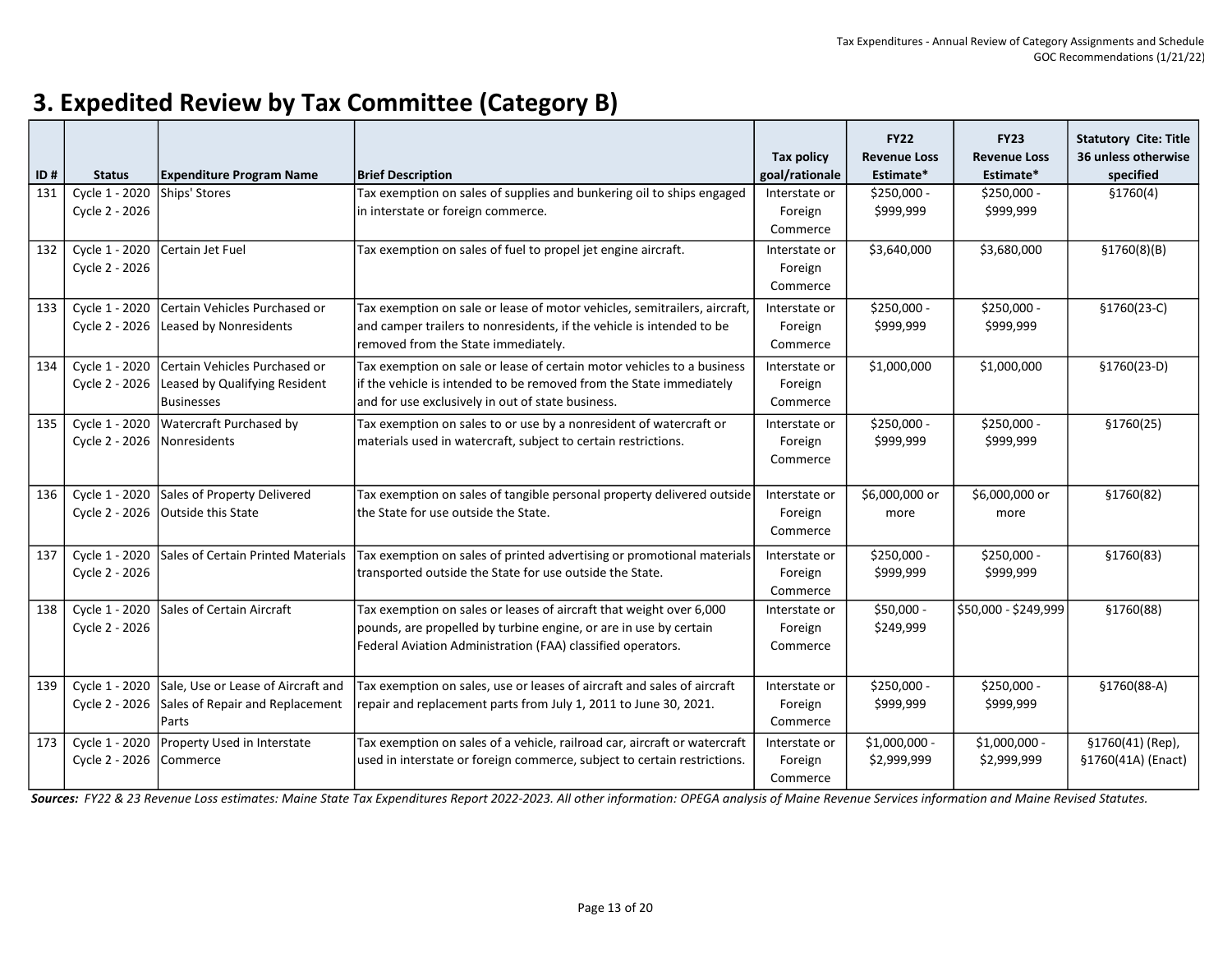|     |                                     |                                                                                                                                      |                   | <b>FY22</b>         | <b>FY23</b>         | <b>Statutory Cite: Title 36</b> |
|-----|-------------------------------------|--------------------------------------------------------------------------------------------------------------------------------------|-------------------|---------------------|---------------------|---------------------------------|
|     |                                     |                                                                                                                                      | <b>Tax policy</b> | <b>Revenue Loss</b> | <b>Revenue Loss</b> | unless otherwise                |
| ID# | <b>Expenditure Program Name</b>     | <b>Brief Description</b>                                                                                                             | goal/Rationale    | Estimate*           | Estimate*           | specified                       |
| 12  | Business Purchases of automobiles   | The sale, to a person engaged in the business of renting automobiles, of                                                             | <b>Business</b>   | \$0                 | \$0                 | \$1752(11)(B)(3)                |
|     | for the purpose of rentals for less | automobiles, integral parts of automobiles or accessories to                                                                         | Incentive -       |                     |                     |                                 |
|     | than one year.                      | automobiles, for rental or for use in an automobile rented for a period                                                              | Equipment         |                     |                     |                                 |
|     |                                     | of less than one year. For the purposes of this subparagraph,                                                                        | Investment        |                     |                     |                                 |
|     |                                     | 'automobile" includes a pickup truck or van with a gross vehicle weight                                                              |                   |                     |                     |                                 |
|     |                                     | of less than 26,000 pounds. (This is an exemption by defining it as "not a                                                           |                   |                     |                     |                                 |
|     |                                     | retail sale".)                                                                                                                       |                   |                     |                     |                                 |
|     |                                     |                                                                                                                                      |                   |                     |                     |                                 |
| 15  | Credit for Disability Income        | Tax credit to employers for employees enrolled in disability income                                                                  | Non-Business      | \$0 - \$50,000      | $$0 - $50,000$      | §5219-OO                        |
|     | Protection Plans in the Workplace   | protection plans on or after January 1, 2017.                                                                                        | Incentive         |                     |                     |                                 |
|     |                                     |                                                                                                                                      |                   |                     |                     |                                 |
| 17  | Credit for Wellness Programs        | Tax credit to employers with 20 or fewer employees for expenditures                                                                  | Non-Business      | \$12,000            | \$12,000            | §5219-FF                        |
|     |                                     | on wellness programs up to \$2,000.                                                                                                  | Incentive -       |                     |                     |                                 |
|     |                                     |                                                                                                                                      | Health & Safety   |                     |                     |                                 |
| 21  | Dental Care Access Credit           | Tax credit (not to exceed \$12,000 or \$15,000) for a limited number of                                                              | Non-Business      | \$111,000           | \$166,000           | 5219-DD                         |
|     |                                     | licensed dentists (five or six) per year who agree to practice in                                                                    | Incentive         |                     |                     |                                 |
|     |                                     | underserved areas of the State for at least 5 years and are certified                                                                |                   |                     |                     |                                 |
|     |                                     | eligible by the State's Oral Health Program; credit ends in 2020, with                                                               |                   |                     |                     |                                 |
|     |                                     | certification ending in 2015.                                                                                                        |                   |                     |                     |                                 |
| 22  | Innovation Finance Credit           | Refundable tax credit available to the Maine Public Employees                                                                        | Non-Business      | \$0 - \$4,000,000*  | \$0 - \$4,000,000*  | 5219-EE                         |
|     |                                     | Retirement System for capital losses sustained in the Innovation Finance                                                             | Incentive         |                     |                     |                                 |
|     |                                     | Program administered by the Finance Authority of Maine, which<br>encourages investment in venture capital funds for innovative Maine |                   |                     |                     |                                 |
|     |                                     | businesses. Ends in 2029. Per FAME, this has never been utilized.                                                                    |                   |                     |                     |                                 |
|     |                                     |                                                                                                                                      |                   |                     |                     |                                 |
| 23  | Deduction for Affordable Housing    | Deduction for income resulting from sale of certified multifamily                                                                    | Non-Business      | \$0 - \$50,000      | \$0 - \$50,000      | 5122.2.Z                        |
|     |                                     | affordable housing properties. Per MaineHousing, this has been used                                                                  | Incentive         |                     |                     |                                 |
|     |                                     | only three times since its enactment.                                                                                                |                   |                     |                     |                                 |
| 24  | Primary Care Access Credit          | Tax credit for outstanding student loans available to a limited number                                                               | Non-Business      | \$256,000           | \$319,000           | 5219-LL (relocated from         |
|     |                                     | of primary care medical professionals who agree to practice in                                                                       | Incentive         |                     |                     | 5219-KK)                        |
|     |                                     | underserved areas of the state for at least 5 years, with limitations.                                                               |                   |                     |                     |                                 |
|     |                                     |                                                                                                                                      |                   |                     |                     |                                 |
| 26  | Credit for Modifications to Make    | Tax credit to individuals for a portion of the cost incurred in modifying a                                                          | Tax Relief -      | \$6,000             | \$6,000             | 5219-PP                         |
|     | Homes Accessible                    | home to make it accessible for a person with a disability or physical                                                                | Individuals       |                     |                     |                                 |
|     |                                     | hardship. Effective for tax years beginning on or after January 1, 2017.                                                             |                   |                     |                     |                                 |
|     |                                     |                                                                                                                                      |                   |                     |                     |                                 |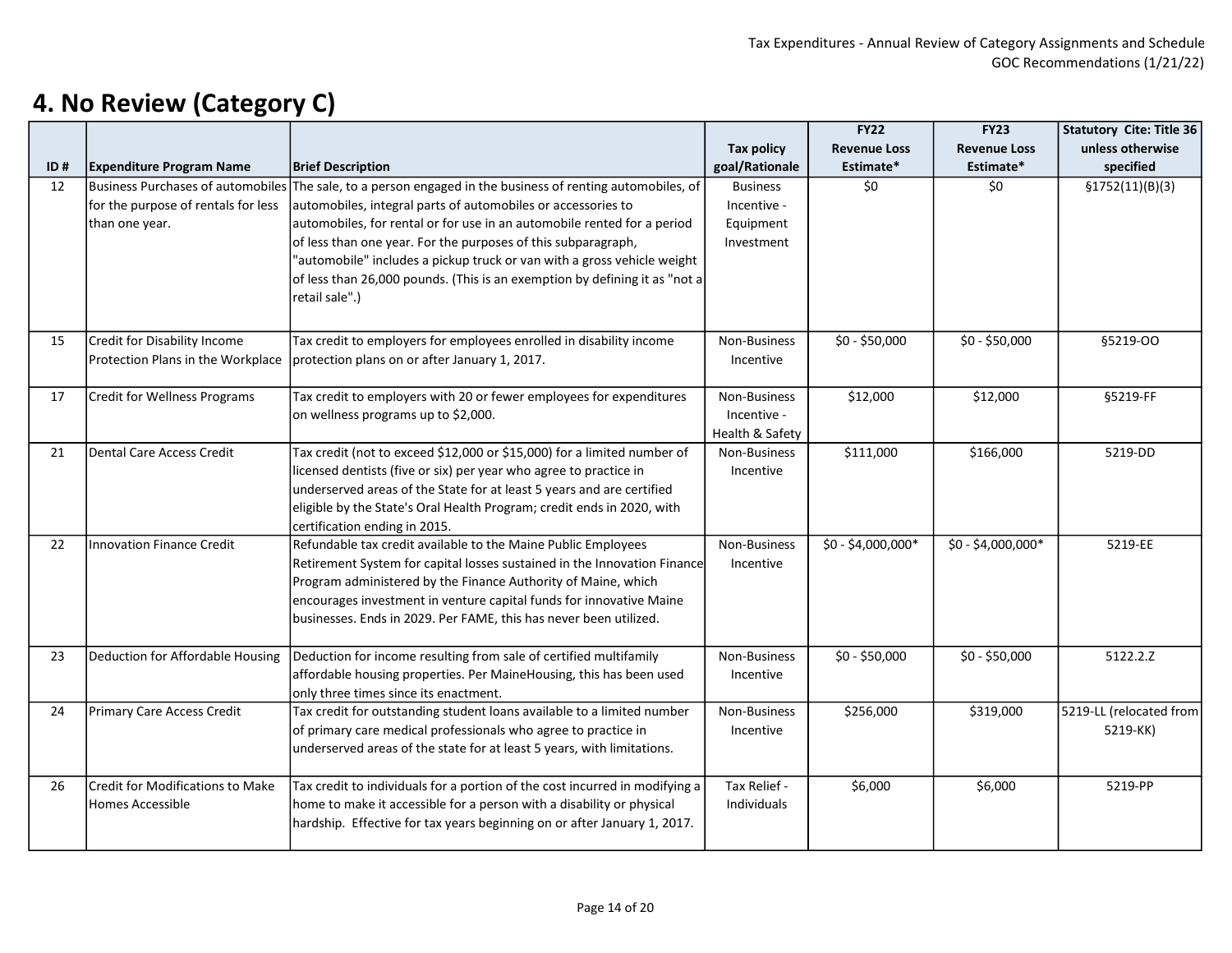|     |                                                                                     |                                                                                                                                                                                                                            |                             | <b>FY22</b>         | <b>FY23</b>         | <b>Statutory Cite: Title 36</b> |
|-----|-------------------------------------------------------------------------------------|----------------------------------------------------------------------------------------------------------------------------------------------------------------------------------------------------------------------------|-----------------------------|---------------------|---------------------|---------------------------------|
|     |                                                                                     |                                                                                                                                                                                                                            | <b>Tax policy</b>           | <b>Revenue Loss</b> | <b>Revenue Loss</b> | unless otherwise                |
| ID# | <b>Expenditure Program Name</b>                                                     | <b>Brief Description</b>                                                                                                                                                                                                   | goal/Rationale              | Estimate*           | Estimate*           | specified                       |
| 28  | <b>Adult Dependent Care Credit</b>                                                  | Tax credit to individuals for a portion of adult dependent care expenses<br>paid including expenses for adult day care, hospice services or respite<br>care.                                                               | Tax Relief -<br>Individuals | \$24,000            | \$24,000            | 5218-A                          |
| 38  | Deduction for Holocaust Victim<br>Settlement Payments                               | Deduction for settlement payments received by Holocaust victims.                                                                                                                                                           | <b>Tax Relief</b>           | $$0 - $10,000$      | $$0 - $10,000$      | 5122.2.0                        |
| 39  | Certain Veterans' Support<br>Organizations                                          | Sales tax and service provider tax exemption to incorporated nonprofit<br>organizations providing direct supportive services to veterans with<br>service-related post-traumatic stress disorder or traumatic brain injury. | Charitable                  | \$22,000 - \$71,999 | \$22,000 - \$71,999 | 1760.98 & 2557.37               |
| 40  | Nonprofit Library Collaboratives                                                    | Sales tax and service provider tax exemption for nonprofit<br>collaboratives of academic, public, school and special libraries.                                                                                            | Charitable                  | \$0 - \$99,998      | \$0 - \$99,998      | 1760.99 & 2557.38               |
| 43  | Sales of Certain Qualified<br>Snowmobile Trail Grooming<br>Equipment                | Tax exemption on sales of snowmobile trail grooming equipment to<br>incorporated snowmobile clubs.                                                                                                                         | Charitable                  | \$12,500            | \$13,500            | 1760.90                         |
| 46  | Meals for Residents of Certain<br>Nonprofit Congregate Housing<br><b>Facilities</b> | Tax exemption on sales of meals to residents of nonprofit church-<br>affiliated congregate housing facilities for the lower-income elderly.                                                                                | Charitable                  | \$0 - \$49,999      | $$0 - $49,999$      | 1760.6.D                        |
| 70  | Automobiles Used in Driver<br><b>Education Programs</b>                             | Tax exemption on automobile sales to automobile dealers to equip and<br>provide them to schools for driver education programs.                                                                                             | Charitable                  | \$0 - \$49,999      | \$0 - \$49,999      | 1760.21                         |
| 71  | Automobiles Sold to Certain<br>Disabled Veterans                                    | Tax exemption on sales of automobiles to certain amputee and blind<br>veterans.                                                                                                                                            | Charitable                  | \$0 - \$49,999      | \$0 - \$49,999      | 1760.22                         |
| 72  | Goods & Services for Seeing Eye<br>Dogs                                             | Tax exemption on sales of tangible personal property and taxable<br>services for the care and maintenance of seeing eye dogs to aid any<br>blind person.                                                                   | Charitable                  | \$0 - \$49,999      | \$0 - \$49,999      | 1760.35                         |
| 73  | Sales to Regional Planning<br>Agencies                                              | Tax exemption on sales to regional planning commissions and councils<br>of government.                                                                                                                                     | Charitable                  | \$0 - \$99,998      | \$0 - \$99,998      | 1760.37 & 2557.7                |
| 74  | Sales to Church Affiliated<br><b>Residential Homes</b>                              | Tax exemption on sales to church affiliated nonprofit organizations<br>operating a residential home for adults under charter by the Legislature.                                                                           | Charitable                  | \$0 - \$99,998      | \$0 - \$99,998      | 1760.44 & 2557.10               |
| 75  | Sales to Organ. that Provide<br>Residential Facilities for Med.<br>Patients         | Tax exemption on sales to nonprofit organizations providing temporary<br>residential accommodations to medical patients and their families.                                                                                | Charitable                  | \$0 - \$99,998      | $$0 - $99,998$      | 1760.46 & 2557.11               |
| 76  | Sales to Veterans' Memorial<br><b>Cemetery Associations</b>                         | Tax exemption on sales to nonprofit Veterans' Memorial Cemetery<br>Associations.                                                                                                                                           | Charitable                  | \$0 - \$99,998      | \$0 - \$99,998      | 1760.51 & 2557.15               |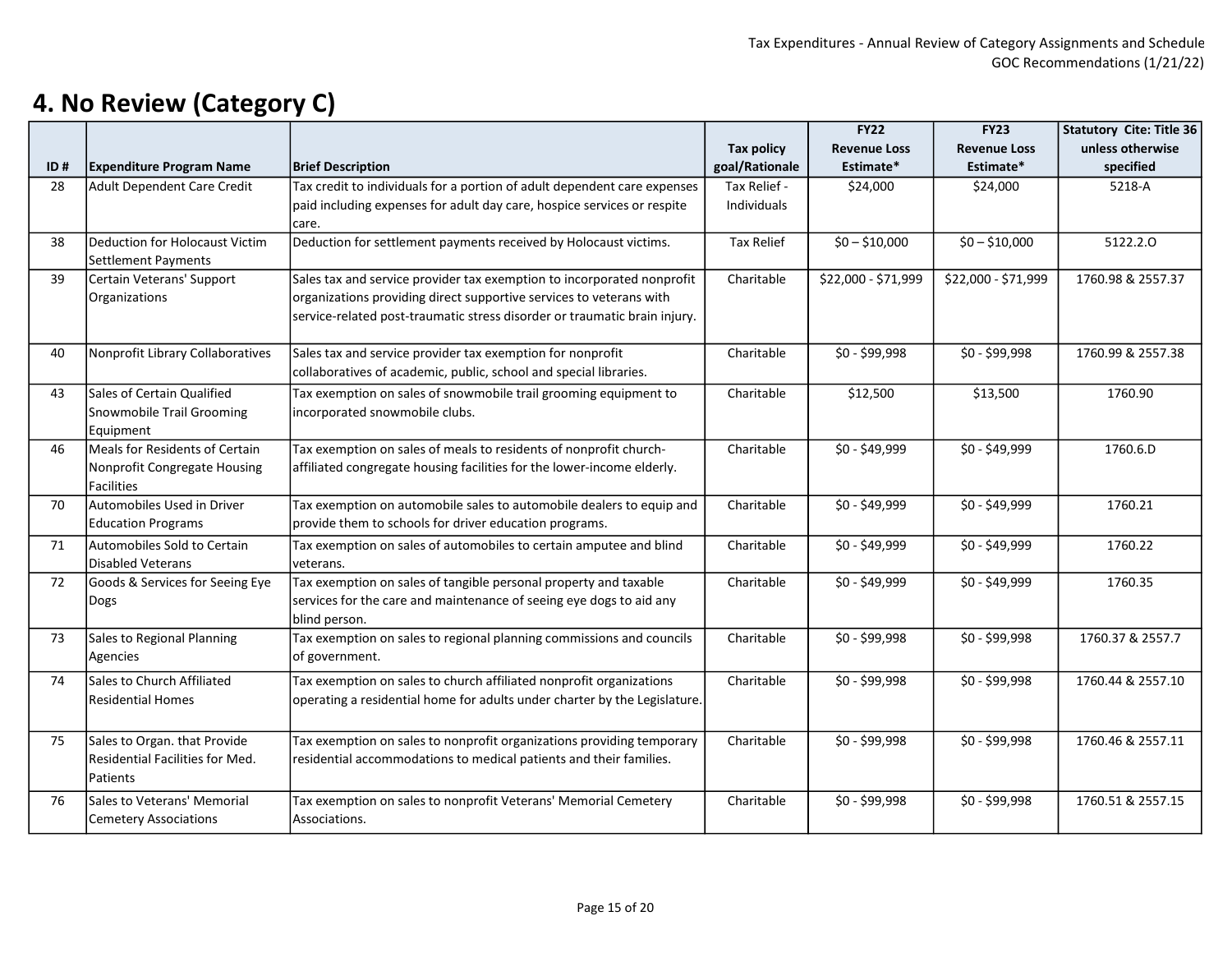|     |                                                                                                |                                                                                                                                                                                        |                     | <b>FY22</b>         | <b>FY23</b>         | <b>Statutory Cite: Title 36</b> |
|-----|------------------------------------------------------------------------------------------------|----------------------------------------------------------------------------------------------------------------------------------------------------------------------------------------|---------------------|---------------------|---------------------|---------------------------------|
|     |                                                                                                |                                                                                                                                                                                        | <b>Tax policy</b>   | <b>Revenue Loss</b> | <b>Revenue Loss</b> | unless otherwise                |
| ID# | <b>Expenditure Program Name</b>                                                                | <b>Brief Description</b>                                                                                                                                                               | goal/Rationale      | Estimate*           | Estimate*           | specified                       |
| 77  | Sales to Nonprofit Rescue<br><b>Operations</b>                                                 | Tax exemption on sales to nonprofit volunteer search and rescue<br>organizations.                                                                                                      | Charitable          | \$0 - \$99,998      | \$0 - \$99,998      | 1760.53 & 2557.16               |
| 78  | Sales to Hospice Organizations                                                                 | Tax exemption on sales to nonprofit hospice organizations.                                                                                                                             | Charitable          | \$0 - \$99,998      | \$0 - \$99,998      | 1760.55 & 2557.17               |
| 79  | Self-Help Literature on Alcoholism                                                             | Tax exemption on sales of self-help literature on alcoholism to<br>alcoholics anonymous groups.                                                                                        | Charitable          | $$0 - $49,999$      | $$0 - $49,999$      | 1760.57                         |
| 80  | Portable Classrooms                                                                            | Tax exemption on sales of tangible personal property to become part of<br>a portable classroom for lease to a school.                                                                  | Charitable          | \$0 - \$49,999      | $$0 - $49,999$      | 1760.58                         |
| 81  | Sales to Certain Nonprofit<br>Educational Orgs.                                                | Tax exemption on sales to State-funded nonprofit educational<br>organizations providing decision making programs about drugs, alcohol<br>and relationships at residential youth camps. | Charitable          | \$0 - \$99,998      | \$0 - \$99,998      | 1760.59 & 2557.19               |
| 82  | Sales to Nonprofit Animal Shelters                                                             | Tax exemption on sales to nonprofit animal shelters of tangible personal<br>property used in the operation and maintenance of the shelter and<br>animal care.                          | Charitable          | \$0 - \$49,999      | \$0 - \$49,999      | 1760.60                         |
| 83  | Sales to Certain Charitable<br>Suppliers of Medical Equipment                                  | Tax exemption on sales to nonprofit charitable organizations that lend<br>medical supplies and equipment free of charge.                                                               | Charitable          | \$0 - \$99,998      | \$0 - \$99,998      | 1760.62 & 2557.20               |
| 84  | Sales to Orgs that Fulfill the<br>Wishes of Children with Life-<br><b>Threatening Diseases</b> | Tax exemption on sales to nonprofit organizations whose sole purpose<br>is to fulfill the wishes of children with life-threatening diseases.                                           | Charitable          | \$0 - \$99,998      | \$0 - \$99,998      | 1760.63 & 2557.21               |
| 85  |                                                                                                | Sales to Monasteries and Convents Tax exemption on sales of tangible personal property to nonprofit<br>monasteries and convents for use in their operation and maintenance.            | Charitable          | \$0 - \$49,999      | \$0 - \$49,999      | 1760.65                         |
| 86  | Sales to Providers of Certain<br>Support Systems for Single-Parent<br>Families                 | Tax exemption on sales to nonprofit organizations providing support<br>systems for single-parent families.                                                                             | Charitable          | \$0 - \$99,998      | \$0 - \$99,998      | 1760.66 & 2557.22               |
| 87  | Sales to Orgs that Create &<br>Maintain a Registry of Vietnam<br>Veterans                      | Tax exemption on sales to nonprofit organizations whose sole purpose<br>is to maintain a registry of Vietnam veterans.                                                                 | Charitable          | \$0 - \$99,998      | \$0 - \$99,998      | 1760.69 & 2557.24               |
| 88  | Sales to Orgs that Provide Certain<br>Services for Hearing-Impaired<br>Persons                 | Tax exemption on sales to nonprofit organizations whose primary<br>purpose is to promote understanding of hearing impairment and assist<br>hearing-impaired persons.                   | Charitable          | \$0 - \$99,998      | \$0 - \$99,998      | 1760.70 & 2557.25               |
| 89  | Sales to Eye Banks                                                                             | Tax exemption on sales to nonprofit organizations whose primary<br>purpose is to medically evaluate and distribute eyes for transplantation,<br>research, and education.               | Charitable          | \$0 - \$99,998      | \$0 - \$99,998      | 1760.77 & 2557.28               |
| 110 | Credit to Beneficiary for<br><b>Accumulation Distribution</b>                                  | Tax credit to a beneficiary of a trust for tax already paid by the trust on<br>the income (when distributed from the trust to the beneficiary).                                        | <b>Tax Fairness</b> | $$0 - $50,000$      | $$0 - $50,000$      | 5214-A                          |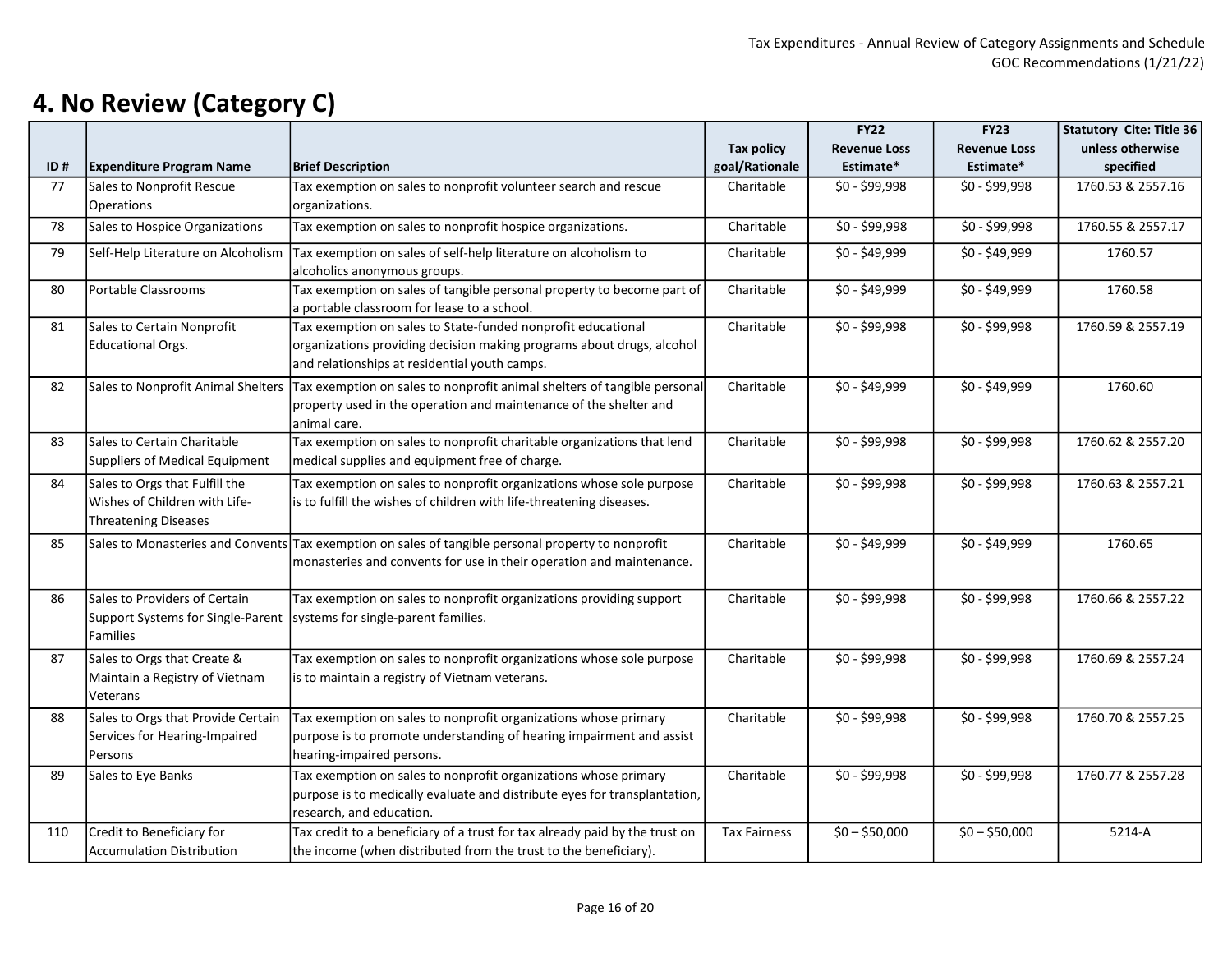| <b>Tax policy</b><br><b>Revenue Loss</b><br><b>Revenue Loss</b><br>goal/Rationale<br>Estimate*<br><b>Expenditure Program Name</b><br><b>Brief Description</b><br>Estimate*<br>specified<br>ID#<br>Gasoline Tax refund (except four cents per gallon) for gasoline used in<br>Refund of Excise Tax on Fuel Used<br><b>Tax Fairness</b><br>\$20,000<br>\$20,000<br>2910<br>111<br>propelling piston engine aircraft. (State Transit, Aviation and Rail Fund)<br>lin Piston Aircraft |  |  | Statutory Cite: Title 36 |
|-----------------------------------------------------------------------------------------------------------------------------------------------------------------------------------------------------------------------------------------------------------------------------------------------------------------------------------------------------------------------------------------------------------------------------------------------------------------------------------|--|--|--------------------------|
|                                                                                                                                                                                                                                                                                                                                                                                                                                                                                   |  |  | unless otherwise         |
|                                                                                                                                                                                                                                                                                                                                                                                                                                                                                   |  |  |                          |
|                                                                                                                                                                                                                                                                                                                                                                                                                                                                                   |  |  |                          |
|                                                                                                                                                                                                                                                                                                                                                                                                                                                                                   |  |  |                          |
|                                                                                                                                                                                                                                                                                                                                                                                                                                                                                   |  |  |                          |
| \$0 - \$99,998<br>\$0 - \$99,998<br>Sales to State-Chartered Credit<br>Tax exemption on sales to State-chartered credit unions.<br>112<br><b>Tax Fairness</b>                                                                                                                                                                                                                                                                                                                     |  |  | 1760.71 & 2557.26        |
| <b>Unions</b>                                                                                                                                                                                                                                                                                                                                                                                                                                                                     |  |  |                          |
| Electricity Used for Net Billing<br>Tax exemption on sale or delivery of electricity to net energy billing<br>\$6,200,000<br>\$7,300,000<br>1760.80<br>113<br><b>Tax Fairness</b>                                                                                                                                                                                                                                                                                                 |  |  |                          |
| customers for which no money is paid.                                                                                                                                                                                                                                                                                                                                                                                                                                             |  |  |                          |
| Tax exemption on rental of an automobile for less than one year when<br>Certain Vehicle Rentals<br><b>Tax Fairness</b><br>\$0 - \$49,999<br>$$0 - $49,999$<br>1760.92<br>114                                                                                                                                                                                                                                                                                                      |  |  |                          |
| rental is to a service customer pursuant to a warranty and the rental fee                                                                                                                                                                                                                                                                                                                                                                                                         |  |  |                          |
| is paid by the vehicle dealer or warrantor.                                                                                                                                                                                                                                                                                                                                                                                                                                       |  |  |                          |
| Tax exemption on sale or use of aircraft parts used by a commercial<br>\$0 - \$49,999<br>1760.76<br>140<br><b>Certain Aircraft Parts</b><br>\$0 - \$49,999<br>Interstate or                                                                                                                                                                                                                                                                                                       |  |  |                          |
| airline under Federal Aviation Administration (FAA) regulations.<br>Foreign                                                                                                                                                                                                                                                                                                                                                                                                       |  |  |                          |
| Refund of Sales Tax on Goods<br>Refund of sales tax paid on business purchases of supplies and<br>\$0 - \$49,999<br>\$0 - \$49,999<br>2012<br>141<br>Interstate or                                                                                                                                                                                                                                                                                                                |  |  |                          |
| Removed from the State<br>equipment withdrawn from inventory for use at a location in another<br>Foreign                                                                                                                                                                                                                                                                                                                                                                          |  |  |                          |
| taxing jurisdiction.<br>Commerce                                                                                                                                                                                                                                                                                                                                                                                                                                                  |  |  |                          |
| Snowmobiles and All-terrain<br>$$0 - $49,999$<br>$$0 - $49,999$<br>142<br>Tax exemption on sales to a nonresident of snowmobiles or all-terrain<br>Interstate or                                                                                                                                                                                                                                                                                                                  |  |  | 1760.25-C                |
| Vehicles Purchased by<br>vehicles.<br>Foreign                                                                                                                                                                                                                                                                                                                                                                                                                                     |  |  |                          |
| Nonresidents<br>Commerce                                                                                                                                                                                                                                                                                                                                                                                                                                                          |  |  |                          |
| Fuel Oil for Burning Blueberry Land Tax exemption on sales of fuel used to burn blueberry fields.<br>\$0 - \$49,999<br>\$0 - \$49,999<br>1760.9-A<br>151<br>Inputs to                                                                                                                                                                                                                                                                                                             |  |  |                          |
| Tangible                                                                                                                                                                                                                                                                                                                                                                                                                                                                          |  |  |                          |
| Products                                                                                                                                                                                                                                                                                                                                                                                                                                                                          |  |  |                          |
| Fuel Oil or Coal which becomes an<br>Tax exemption on sales of fuel oil or coal which becomes an ingredient<br>$$0 - $49,999$<br>$$0 - $49,999$<br>1760.9-G<br>152<br>Inputs to                                                                                                                                                                                                                                                                                                   |  |  |                          |
| Ingredient or Component Part<br>or component part of tangible personal property for later sale.<br>Tangible                                                                                                                                                                                                                                                                                                                                                                       |  |  |                          |
| Products                                                                                                                                                                                                                                                                                                                                                                                                                                                                          |  |  |                          |
| Sales of Certain Farm Animal<br>1760.78<br>Tax exemption on sales of organic bedding materials for farm animals<br>\$0 - \$49,999<br>\$0 - \$49,999<br>153<br>Inputs to                                                                                                                                                                                                                                                                                                           |  |  |                          |
| Bedding & Hay<br>and hay.<br>Tangible                                                                                                                                                                                                                                                                                                                                                                                                                                             |  |  |                          |
| Products                                                                                                                                                                                                                                                                                                                                                                                                                                                                          |  |  |                          |
| Tax exemption on sales of materials used in construction, repair or<br>$$0 - $49,999$<br>$$0 - $49,999$<br>1760.81<br>158<br>Animal Waste Storage Facility<br><b>Specific Policy</b>                                                                                                                                                                                                                                                                                              |  |  |                          |
| maintenance of an animal waste storage facility, under specified<br>Goal/Mandate                                                                                                                                                                                                                                                                                                                                                                                                  |  |  |                          |
| conditions.                                                                                                                                                                                                                                                                                                                                                                                                                                                                       |  |  |                          |
| Tax exemption on sales to centers for innovation, established by State<br><b>Specific Policy</b><br>\$0 - \$99,998<br>159<br>Sales to Centers for Innovation<br>\$0 - \$99,998                                                                                                                                                                                                                                                                                                    |  |  | 1760.84 & 2557.29        |
| law, which represent specific industry sectors with significant potential<br>Goal/Mandate                                                                                                                                                                                                                                                                                                                                                                                         |  |  |                          |
| for growth and development.                                                                                                                                                                                                                                                                                                                                                                                                                                                       |  |  |                          |
| 160<br>Plastic Bags Sold to Redemption<br>Tax exemption on sales to a local redemption center of plastic bags<br><b>Specific Policy</b><br>\$42,000<br>\$43,000<br>1760.93                                                                                                                                                                                                                                                                                                        |  |  |                          |
| used to sort, store or transport returnable beverage containers.<br>Goal/Mandate<br>Centers                                                                                                                                                                                                                                                                                                                                                                                       |  |  |                          |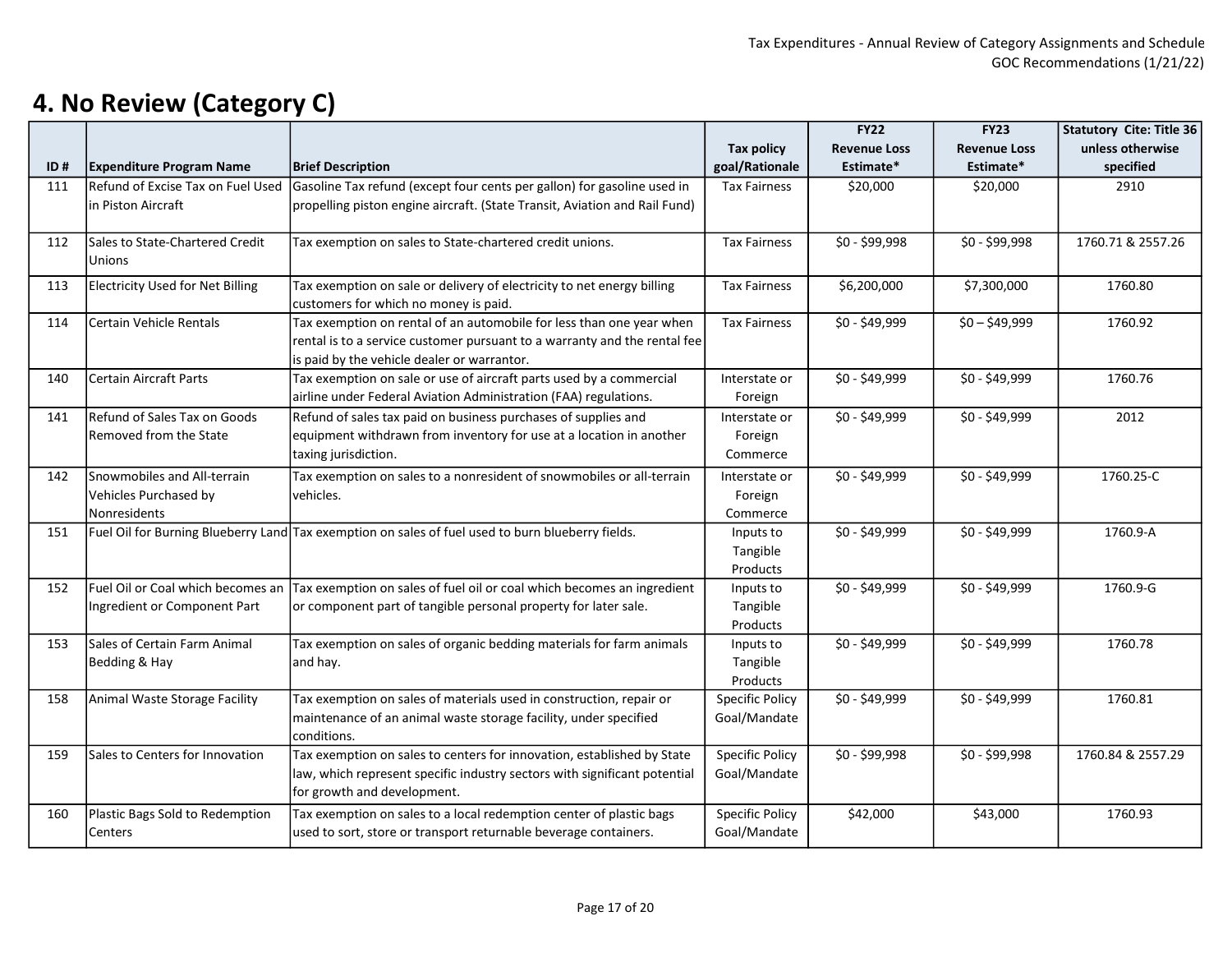|     |                                   |                                                                           |                        | <b>FY22</b>         | <b>FY23</b>         | <b>Statutory Cite: Title 36</b> |
|-----|-----------------------------------|---------------------------------------------------------------------------|------------------------|---------------------|---------------------|---------------------------------|
|     |                                   |                                                                           | <b>Tax policy</b>      | <b>Revenue Loss</b> | <b>Revenue Loss</b> | unless otherwise                |
| ID# | <b>Expenditure Program Name</b>   | <b>Brief Description</b>                                                  | goal/Rationale         | Estimate*           | Estimate*           | specified                       |
| 161 | <b>Fish Passage Facilities</b>    | Refund of sales or use tax paid on materials used in construction of fish | <b>Specific Policy</b> | $$0 - $49,999$      | $$0 - $49,999$      | 2014                            |
|     |                                   | passage facilities in dams, under specified conditions.                   | Goal/Mandate           |                     |                     |                                 |
| 166 | Certain Meals Served by Colleges  | Tax exemption on sales of meals served by a college to its employees if   | Administrative         | $$0 - 49,999$       | $$0 - 49,999$       | 1760.6.E                        |
|     | to Employees of the College       | purchased with college-issued debit cards.                                | Burden                 |                     |                     |                                 |
| 167 | <b>Casual Sales</b>               | Tax exemption on any casual sale, defined as an isolated transaction in   | Administrative         | \$1,000,000 -       | \$1,000,000 -       | 1752.11.B(1)                    |
|     |                                   | which tangible personal property or a taxable service is sold other than  | Burden                 | \$2,999,999         | \$2,999,999         |                                 |
|     |                                   | in the ordinary course of repeated transactions by the person making      |                        |                     |                     |                                 |
|     |                                   | the sale; e.g. at a yard sale.                                            |                        |                     |                     |                                 |
| 168 | Sales by Executors                | Tax exemption on sales by a personal representative in the settlement     | Administrative         | $$0 - 49,999$       | $$0 - 49,999$       | 1752.11.B(2)                    |
|     |                                   | of an estate.                                                             | Burden                 |                     |                     |                                 |
| 169 | Sales tax exemption for Paint     | Exempts from sales and use tax the fee imposed to fund the paint          | Administrative         | \$74,000            | \$76,000            | 1752.14.B(12) conflict          |
|     | Stewardship Program fee           | staewardship program. Effective December 1, 2018.                         | Burden                 |                     |                     |                                 |
| 170 | Sales tax exemption for nonprofit | Exempts from sales and use tax organizations that have been               | Charitable             | \$500               | \$500               | 1760.102 (conflict)             |
|     | heating assistance organizations  | determined by the US IRS to be exempt from taxation under §501(c)(3)      |                        |                     |                     |                                 |
|     |                                   | of the federal Internal Revenue Code of 1986 and whose primary            |                        |                     |                     |                                 |
|     |                                   | purpose is to provide residential heating assisstance to low-income       |                        |                     |                     |                                 |
|     |                                   | individuals. Effective October 1, 2018.                                   |                        |                     |                     |                                 |
| 174 | Sales tax exemption for certain   | Exempts from sales and use tax the service provider tax for               | Charitable             | \$2,700             | \$2,800             | 1760.103 & 2557.39              |
|     | support organizations for combat- | incorporated nonprofit organizations organized for the primary purpose    |                        |                     |                     |                                 |
|     | injured veterans                  | of operating a retreat in the State for combat-injured veterans and their |                        |                     |                     |                                 |
|     |                                   | families free of charge. Effective October 1, 2018.                       |                        |                     |                     |                                 |
|     |                                   |                                                                           |                        |                     |                     |                                 |
| 178 | Cellular or wireless services     | Telephone services available to income-eligible Maine consumers and       | Charitable             | no estimate in      | no estimate in      | 1752(14)(B) &                   |
|     | supported by Federal universal    | supported by federal universal service support funds are not subject to   |                        | <b>MSTER</b>        | <b>MSTER</b>        | 2551(15)(F)                     |
|     | support funds                     | the service provider tax. Effective January 1, 2019.                      |                        |                     |                     |                                 |
| 179 | Military annuity payments made    | To the extent included in Federal AGI, annuity payments made to the       | <b>Tax Relief</b>      | \$57,000            | \$57,000            | 5122(2)(HH)                     |
|     | to survivor                       | survivor of a deceased member of the military who died as a result fo     |                        |                     |                     |                                 |
|     |                                   | service in active or reserve companents of the United States Army,        |                        |                     |                     |                                 |
|     |                                   | Navt, Air Force, Marines or Coast Guard under a survivor benefit plan or  |                        |                     |                     |                                 |
|     |                                   | reserve component survivor benefit plan pursuant to 10 U.S. Code          |                        |                     |                     |                                 |
|     |                                   | Chapter 73 are exempt from Maine income tax.                              |                        |                     |                     |                                 |
| 180 | Family development account        | Idividuals whose family income is below 200% of the proverty level may    | <b>Tax Relief</b>      | $$0 - $10,000$      | $$0 - $10,000$      | 10 MRSA §1077                   |
|     | proceeds                          | open a family development account in connection with an approved          |                        |                     |                     |                                 |
|     |                                   | community development organization. Account balances and                  |                        |                     |                     |                                 |
|     |                                   | withdrawls are exempt from Maine individual income tax to the extent      |                        |                     |                     |                                 |
|     |                                   | included in Federal AGI.                                                  |                        |                     |                     |                                 |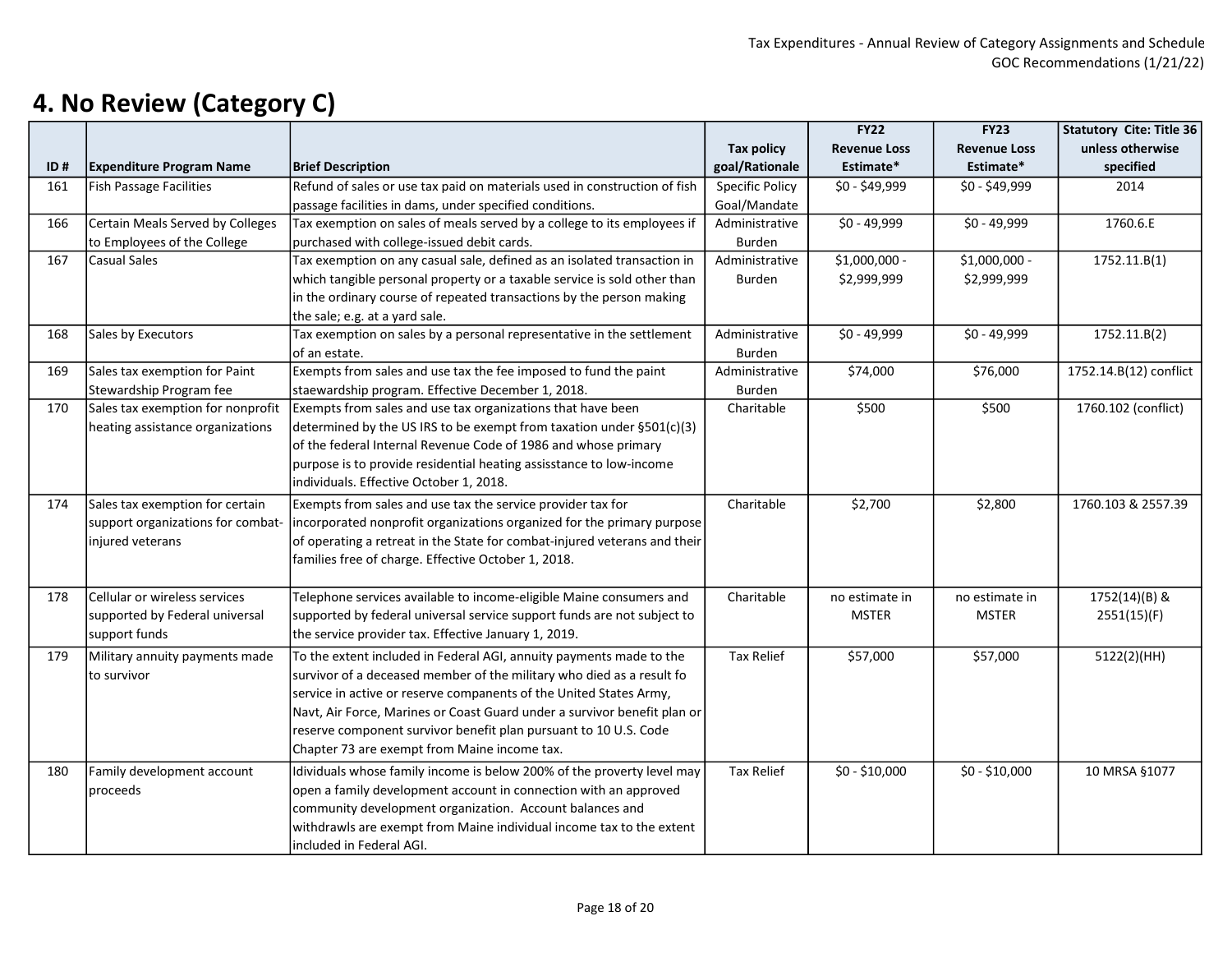|     |                                         |                                                                                                                  |                   | <b>FY22</b>            | <b>FY23</b>         | <b>Statutory Cite: Title 36</b> |
|-----|-----------------------------------------|------------------------------------------------------------------------------------------------------------------|-------------------|------------------------|---------------------|---------------------------------|
|     |                                         |                                                                                                                  | <b>Tax policy</b> | <b>Revenue Loss</b>    | <b>Revenue Loss</b> | unless otherwise                |
| ID# | <b>Expenditure Program Name</b>         | <b>Brief Description</b>                                                                                         | goal/Rationale    | Estimate*              | Estimate*           | specified                       |
| 181 |                                         | Municipal property tax benefits for A municipality by ordinance, may adopt a program that permits                | <b>Tax Relief</b> | $$0 - $10,000$         | $$0 - $10,000$      | 5122(2)(EE)                     |
|     | senior citizens                         | claimants who are at least 60 years of age to earn benefits up to a                                              |                   |                        |                     |                                 |
|     |                                         | maximum \$1000 by volunteering to provide services to the                                                        |                   |                        |                     |                                 |
|     |                                         | municipality. The amount of benefits received during the tax year are                                            |                   |                        |                     |                                 |
|     |                                         | exempt from Maine individual income tax.                                                                         |                   |                        |                     |                                 |
| 182 | Deduction for gain on sales of          | A subtraction modification is allowed on the Maine individual income                                             | <b>Tax Relief</b> | \$345,000              | \$395,000           | 5122(2)(U)                      |
|     | eligible timberlands                    | tax return equal to the applicable percentage of the gain from the sale                                          |                   |                        |                     |                                 |
|     |                                         | of sustainably managed, eligible timberlands that is included in Federal                                         |                   |                        |                     |                                 |
|     |                                         | AGI.                                                                                                             |                   |                        |                     |                                 |
| 183 |                                         | Student Loan Payment Subtraction $\vert$ A subtraction modification is allowed for a taxpayer who is a qualified | Non-Business      | N/A                    | N/A                 | 5122(2)(QQ) reallocated         |
|     | Modification of AGI                     | health care employee and whose employer pays the employee's                                                      | Incentive -       |                        |                     | to 5122(2)(SS)                  |
|     |                                         | student loans directly to a lender.                                                                              | Education         |                        |                     |                                 |
| 184 |                                         | Sales tax exemption for watercraft Exemption if company operates pursuant to a written understanding             | Charitable        | Fiscal note says "very |                     | 1760(26)(A)                     |
|     |                                         | by certain nonprofit transportation with amunicipalitiy that he watercraft will be available at all times to     |                   | minor"                 |                     |                                 |
|     | companies                               | transport emergency medical patients from an island to the mainland.                                             |                   |                        |                     |                                 |
|     |                                         |                                                                                                                  |                   |                        |                     |                                 |
| 186 | <b>ABLE Savings Account subtraction</b> | for tax years beginning on or after Jan 1, 2020, earnings on funds held in                                       | Non-Business      | From Fiscal Note LD    | From Fiscal Note LD | §5122(2)(QQ)                    |
|     | modification                            | qualified Achieving Better Life Experience (ABLE) accounts are                                                   | Incentive -       | 1637 notes only        | 1637 notes only     |                                 |
|     |                                         | deductible in calculating Maine taxable income.                                                                  | Health & Safety   | minor decreases in     | minor decreases in  |                                 |
|     |                                         |                                                                                                                  |                   | GF revenue.            | GF revenue.         |                                 |
| 187 |                                         | FAME "COVID-19" Loan Guarantee The FAME Ioan guarantee program enacted by PL 2019, c. 617, Pt. I §2              | Tax Relief -      | \$0                    | \$0                 | 10 §1100-DD(6)                  |
|     | Program deferred interest               | (10 MRSA §§1100-BB through 1100-GG) includes a subsection which                                                  | Individuals       |                        |                     |                                 |
|     | exemption                               | makes deferred or cancelled interest exempt from all State taxes.                                                |                   |                        |                     |                                 |
|     |                                         |                                                                                                                  |                   |                        |                     |                                 |
| 188 | <b>Credit for Biofuel Commercial</b>    | A taxpayer engaged in the production of biofuels in the State who has                                            | <b>Business</b>   | $$0 - $50,000$         | $$0 - $50,000$      | 36 MRS §5219-X(5)               |
|     | Production                              | received certification is allowed a credit against the tax imposed on                                            | Incentive -       |                        |                     |                                 |
|     |                                         | income from the production of biofuel in the amount of 5¢ per gallon of                                          | Targeted          |                        |                     |                                 |
|     |                                         | liquid biofuel or gaseous biofuel with a BTU equivalent to that of one                                           | Industry          |                        |                     |                                 |
|     |                                         | gallon of gasoline that replaces the use of petroleum or liquid fuels                                            |                   |                        |                     |                                 |
|     |                                         | derived from other fossil carbon sources. For tax years beginning on or                                          |                   |                        |                     |                                 |
|     |                                         | after Jan 1, 2020 this credit is reinstated.                                                                     |                   |                        |                     |                                 |